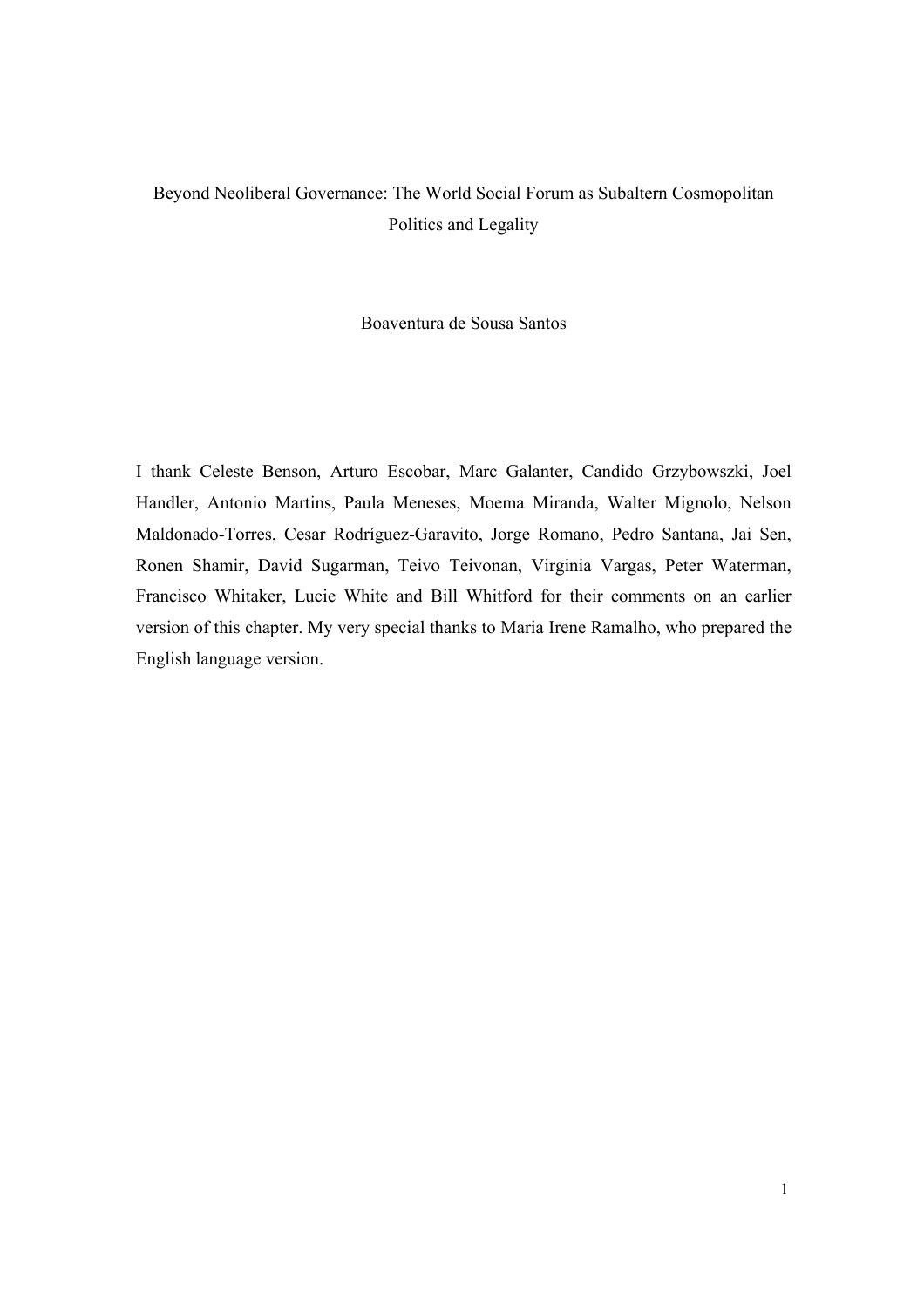#### 1. Introduction

Elsewhere, I have argued that there are two forms of globalization: neoliberal globalization and what I call counter-hegemonic globalization, which has been challenging the former for some time (Santos 2002:Chapters 5, 9). Counter-hegemonic globalization I define as the vast set of networks, initiatives, organizations and movements that fight against the economic, social and political outcomes of hegemonic globalization, challenge the conceptions of world development underlying the latter and propose alternative conceptions.

Counter-hegemonic globalization is focused on the struggles against social exclusion. Since social exclusion is always the product of unequal power relations, counter-hegemonic globalization is animated by a redistributive ethos in its broadest sense, involving redistribution of material, social, political, cultural and symbolic resources. In this sense, redistribution is based both on the principle of equality and on the principle of recognition of difference. At stake is the struggle for equal exchanges and authority (rather than power) relations. Because unequal exchanges and power relations are crystallized in politics and law, counter-hegemonic globalization unfolds as political and legal struggles guided by the idea that hegemonic legal and political structures and practices can be challenged by alternative principles of law and politics. These alternative principles and the struggles for them I have called subaltern cosmopolitan politics and legality (Santos 2002). They comprise a vast social field of confrontational politics and law in which I distinguish two basic processes of counter-hegemonic globalization: global collective action through transnational networking of local/national/global linkages; and local or national struggles, whose success prompts reproduction in other locales or networking with parallel struggles elsewhere. In this chapter I deal with the first process by analyzing the politics and legality embodied by the World Social Forum (WSF) and contrasting it with neoliberal politics and legality. To this end, I divide the chapter into three sections. First, I focus on some of the legal innovations under neoliberal globalization, specifically on governance as an alleged mode of post-state social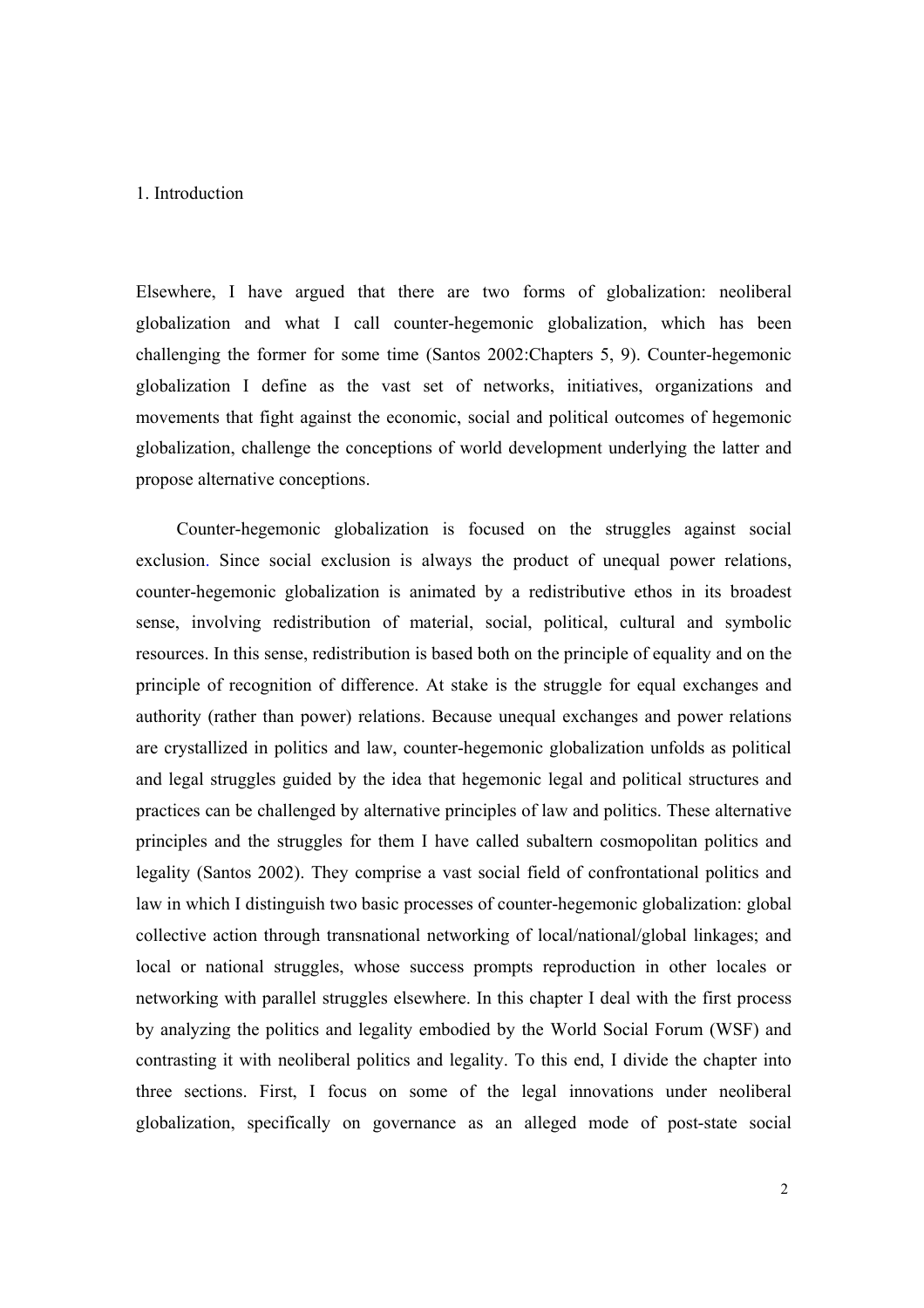regulation. Then, I analyze the WSF as an expression of counter-hegemonic globalization within which a subaltern cosmopolitan politics and legality is being forged. Finally, I draw an explicit contrast between these forms of hegemonic and counter-hegemonic politics and legality.

Before proceeding, given the narrow view of law and politics dominant in legal scholarship, it is necessary to clarify the conception of law and politics that I use throughout the chapter. Underlying neoliberal globalization and counter-hegemonic globalization are different conceptions of legality and of politics of legality. Both, however, demand a radical expansion of the conventional understanding of legality and the politics of legality. To my mind, four conceptual expansions are needed to capture the politics of legality under globalization. The first concerns the breadth of legal actions, struggles, or disputes. Under conditions of conflicting globalizations, collective legal practices combine political mobilization with legal mobilization, and the latter may involve legal as well as illegal and non-legal actions. The second expansion concerns scale. The politics of legality needs to be conceptualized at three different scales –the local, the national, and the global. I most cases, all the scales involved interpenetrate each other. Power struggles over the relevant scale of law are today fought in a context of growing prevalence of the global scale. The third expansion concerns legal knowledge and legal expertise. The politics of law involves a variety of legal knowledges and expertise among which the professional legal knowledge is only one component. In an increasingly fragmented and transcalar legal field, rival legal knowledges (local or national vs. transnational; professional vs. lay; old legal doctrine vs. emergent conceptions) often collide in a context of increasing dominance of neoliberal economic knowledge. Finally, the fourth dimension of an expansive conception of the politics of law concerns the temporal dimension. This conceptual expansion is twofold. Modern state law is subjected to the time frame of state action (e.g., that of the judicial process, the electoral cycle, the legislative process, and bureaucracy). However, legal mobilization often involves contrasting time frames. On one hand, we find the instantaneous time of financial capital (for which the long term is the next ten minutes). On the other, we find the *longue durée* of capitalism and colonialism, or even the longest duration (glacial time) of the ecological deterioration or exhaustion of natural resources (e.g., in legal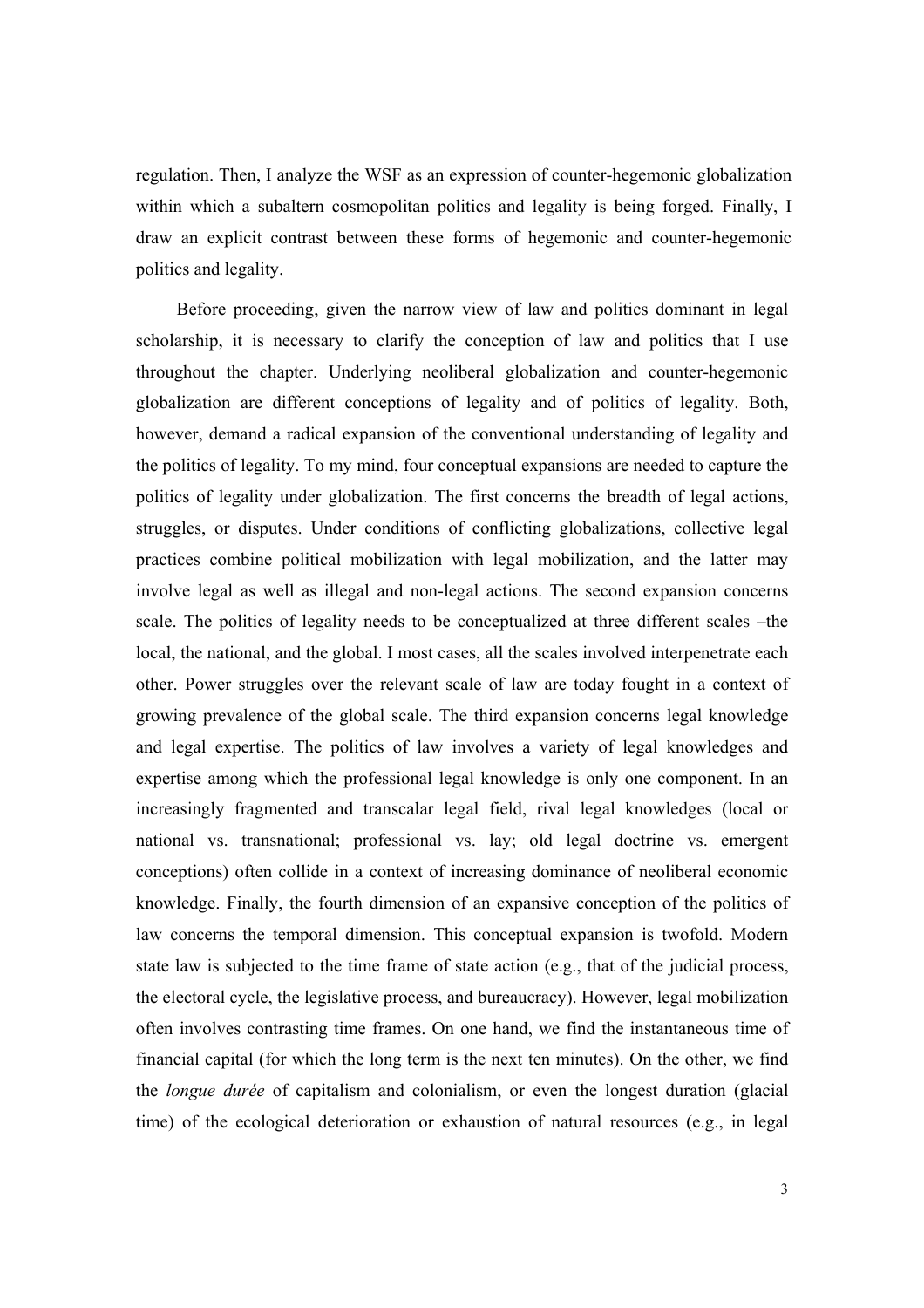conflicts involving indigenous peoples fighting against oil companies operating in their territories; see Rodríguez-Garavito and Arenas, this volume). Radically different conceptions of time are often present in legal struggles and the conflicts are fought in a context in which the dominant time frame seems to get closer and closer to the instantaneous time of financial capital. The second dimension concerns the contrast between the linear time presiding over the Western logic of development –based on an unilinear conception of development, according to which different pasts converge in a single future— and a pluralistic conception of time based on the idea that there are alternative development paths, and that therefore different pasts underlie different presents and may lead to different futures.

With such a reconceptualization in mind, it becomes possible to analyze the contours of the role of politics and the law in hegemonic and counter-hegemonic globalization. To this task I now turn.

## 2. Governance as Neoliberal Legality

From the beginning of recorded time until 1975, the British Library catalogue registered 47 titles with the word "governance." Since then this term has exploded in all the disciplines of the social sciences. This sudden and overwhelming presence has only one parallel, in the same period, in the term "globalization." This convergent trajectory is no coincidence. As I will try to show, since the mid 1990's, governance has become the political matrix of neoliberal globalization. I call it a matrix because it is both an embedding or grounding structure and a generative environment for an interconnected network of pragmatic ideas and cooperative patterns of behavior, shared by a group of selected actors and their interests, a self-activated network to deal with chaos in a context in which both outside-generated top-down normative order and autonomous bottom up non-pre-selected participatory ordering are unavailable or, if available, undesirable. Crucial to this matrix is the idea that it sees itself as cooperatively self-generated and, therefore, as inclusive as it can possibly be. As any other matrix, it is, in fact, based on a principle of selection, and, thus, on the binary inclusion/exclusion. However, in this case, the excluded, rather than being present as excluded, are utterly absent. Governance is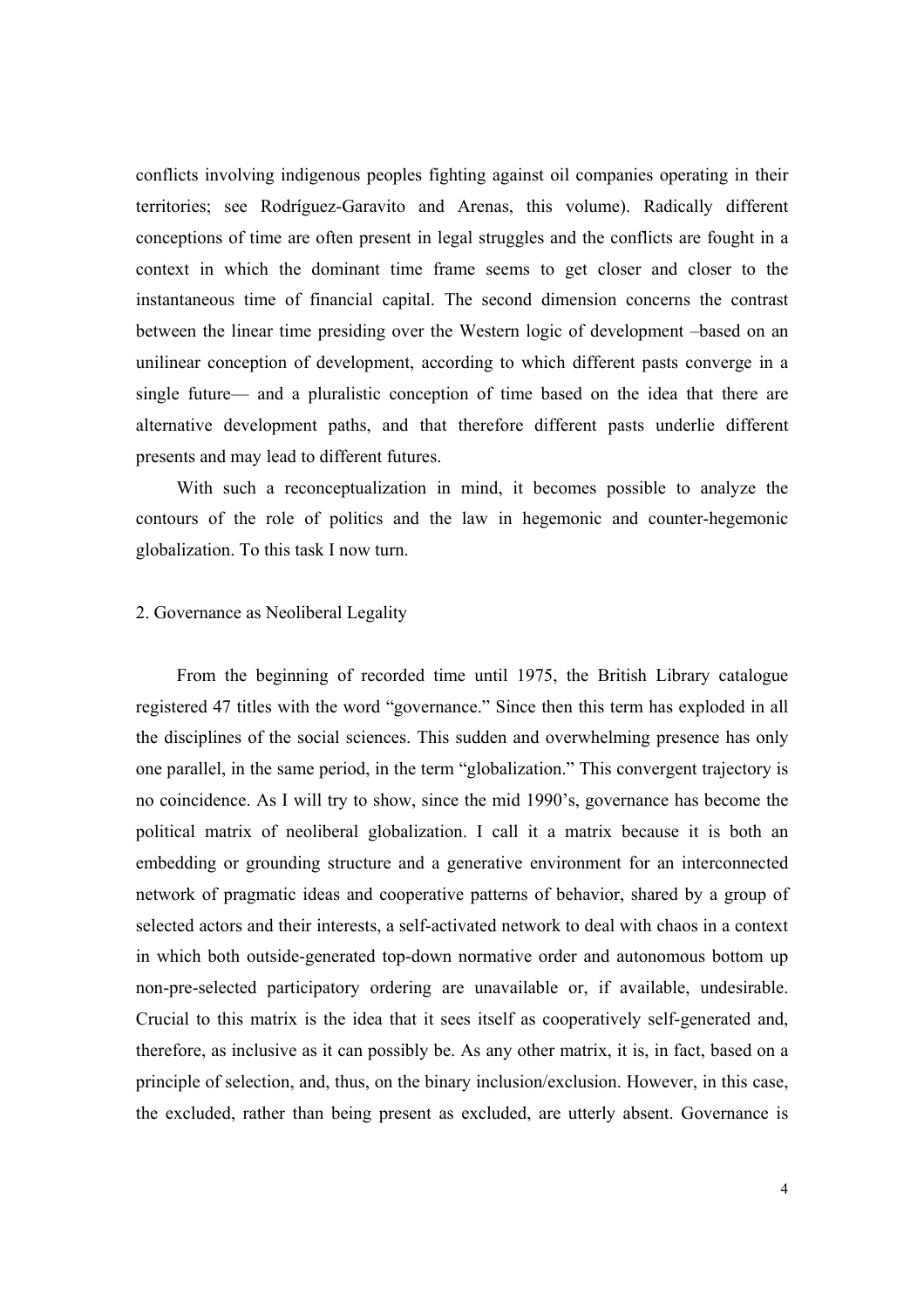therefore a matrix that combines horizontality and verticality in a new way: both are selfgenerated, the former as all-existing, the latter, as non-existing. It operates through a false dialectics of governance and disgovernance, one in which the second term, rather than disconfirming governance by confronting it, ratifies it either by lacking object or agency.

Jessop (1998) calls this ideological and political phenomenon the "governance paradigm." Paradigm is probably too strong a concept to characterize this phenomenon, particularly if we take it in Kuhn's (1970) original formulation of paradigms as universally recognized scientific achievements that for a time provide model problems and solutions to a community of practitioners. Because different conceptions of governance abound, located differently in the political spectrum,<sup>1</sup> I prefer to use a weaker and narrower term — the governance matrix. Discernible is, therefore, both a governance matrix and a governance crowd. An elusive ideology and by and large an untested practice function as a vague call that manages to mobilize social scientists, policy makers and lawyers coming from different intellectual backgrounds and political loyalties.

 I distinguish the governance matrix from the governance crowd because, however vague, the matrix is less heterogeneous than the groups that claim it. We are at a stage of the development of the concept of governance very similar to that of globalization in the mid-1990s, when the social practices had not allowed fully to discern the cleavages and contradictions being engendered by the processes of globalization themselves. In the following I will try to answer three questions: (1) how and why has governance come about? (2) what is its political meaning? and (3) are there other stories of governance?

# 2.1. The genealogy of governance

 $\overline{a}$ 

In order to understand the emergence of the governance matrix we have to go back to the early 1970s, the student movement and the crisis of legitimacy it gave rise to. As Offe (1985) and Habermas (1982) have shown, the crisis derived from the radical questioning both of the social and the democratic content of the social contract that

<sup>&</sup>lt;sup>1</sup>There is a vast literature on governance. A good overview can be read in Rodríguez-Garavito (2005).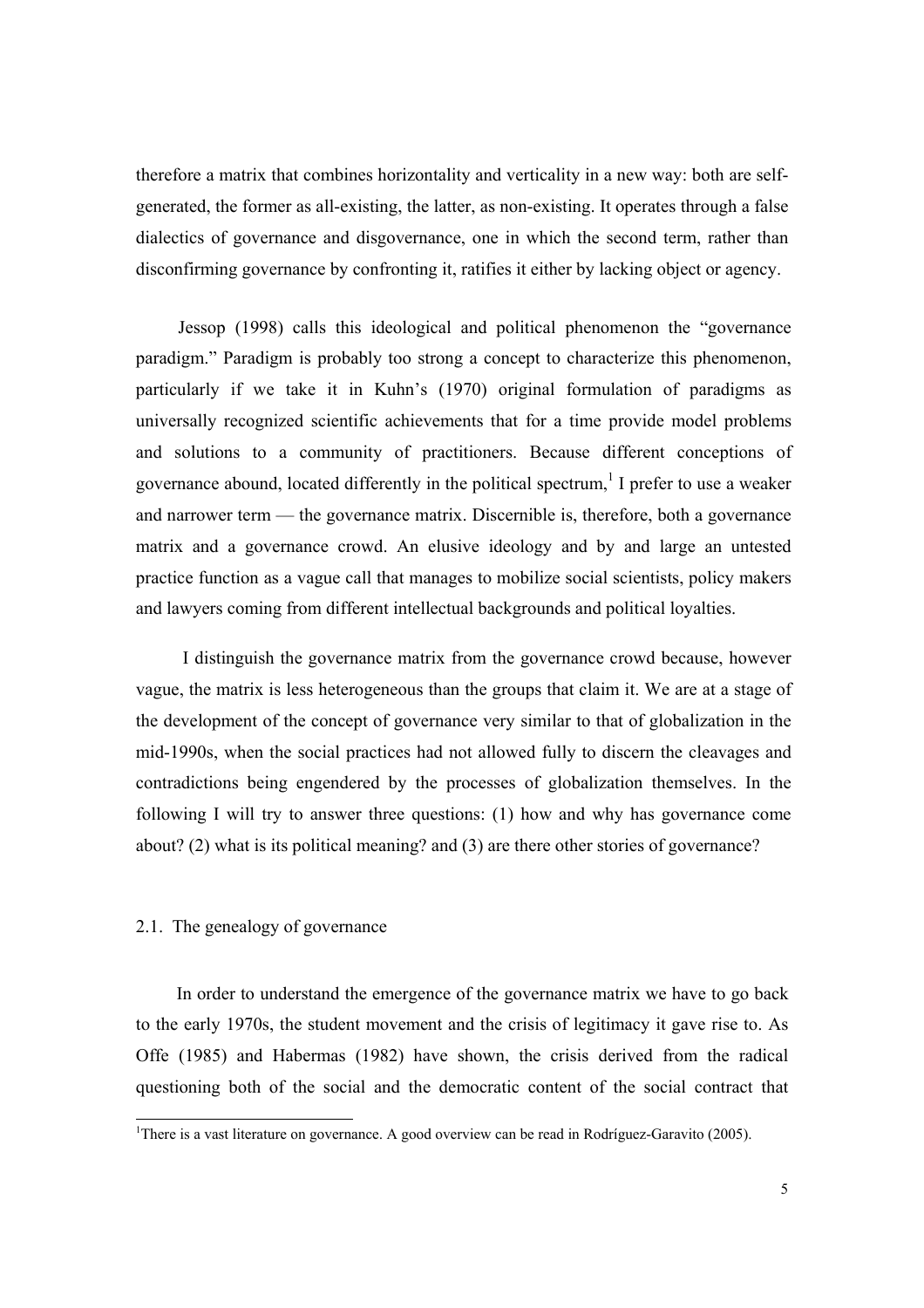underlay social democratic states since the end of Second World War. For the student movement, soon to be joined by the feminist and the ecological movements, the apparently inclusive social contract was indeed exclusionary. It completely excluded large social groups (minorities, immigrants) and important social issues (such as cultural diversity and environment), and included other groups by subordinating them to disempowering forms of inclusion –as was the case, most notably, of women. On the other hand, all this had been possible because democracy had failed to fulfill its promise of building free and equal societies. The ideas of popular sovereignty and popular participation had been hijacked by elitist forms of democratic rule with the complicity of the two social actors historically charged with the task of deepening democracy and bringing about social emancipation: the working-class parties and the labor unions. It was a crisis of legitimacy because it was a crisis of government by consent. It dominated the political contestation in the North in the first half of the 1970s (Monedero 2003).

The turning point occurred in 1975 when the Trilateral Commission published its report on the crisis of democracy authored by Crozier, Huntington and Watanuki (1975). According to them, there was indeed a crisis of democracy but not because there was too little democracy, but because there is too much democracy. Democracies were in crisis because they are overloaded with rights and claims, because the social contract rather than being exclusionary was too inclusive, precisely due to the pressures brought upon it by the historical social actors decried by the students (the working-class parties and the labor unions). The crisis of government by consent was thereby transformed into a crisis of government *tout court*, and the crisis of legitimacy became a crisis of governability.

The nature of political contestation was thereby profoundly changed. The focus shifted from the incapacity of the state to do justice to the new social movements and their demands to the need to contain and control society's claims on the state. Soon the diagnostic of the crisis as a crisis of governability became dominant, and so did the political therapy proposed by the Trilateral Commission: from the central state to devolution/decentralization; from the political to the technical; from popular participation to the expert system; from the public to the private; from the state to the market (Crozier et al 1975). The subsequent decade saw the construction of a new social and political regime based on these ideas, a regime soon to be imposed globally under the name of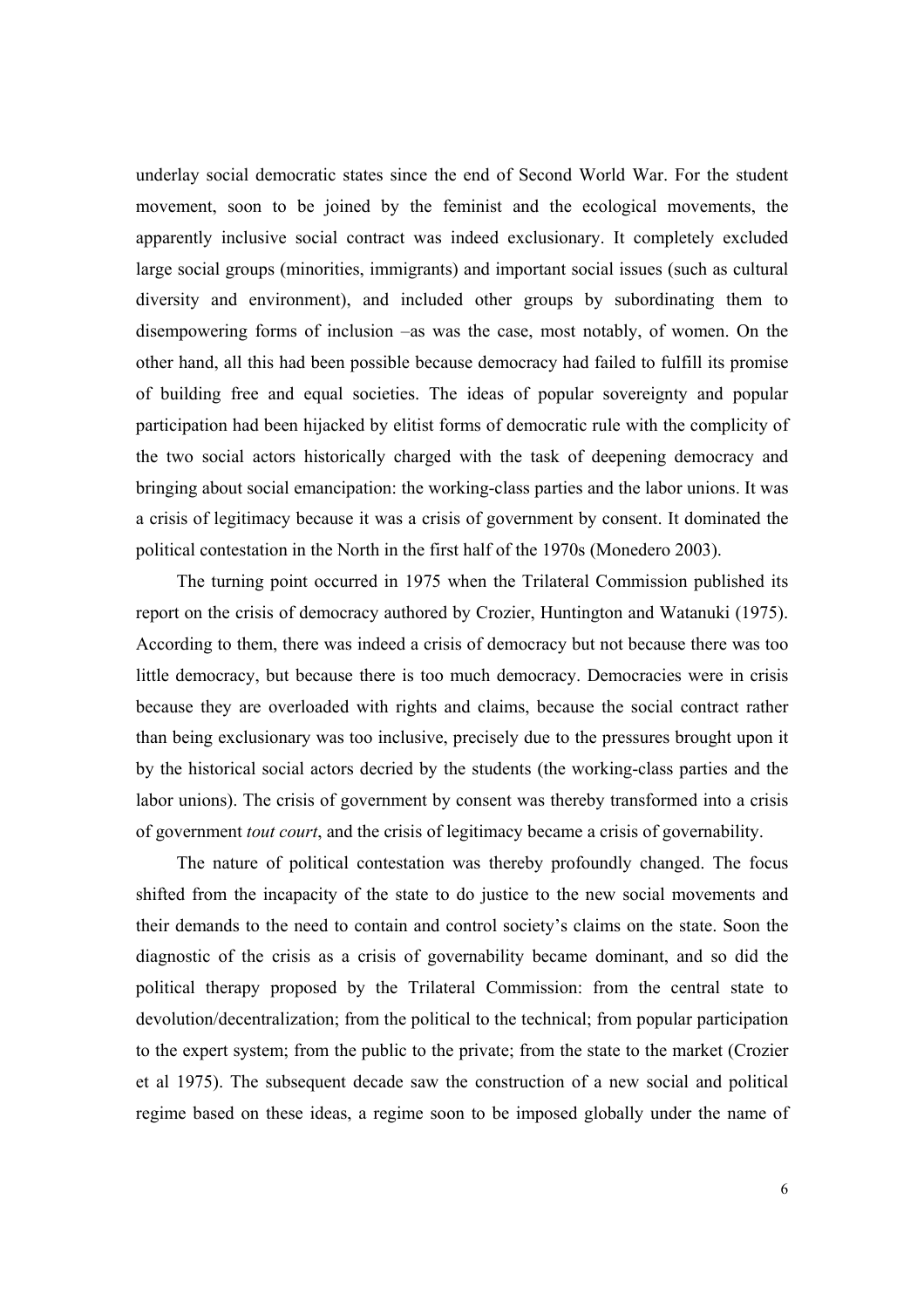Washington Consensus. It was a decade of profound political and ideological transformations that paved the way for the rise of the all-encompassing solution to the crisis of governability: the market rule.

While the crisis of legitimacy perspective saw the solution in state transformation and enhanced popular participation through autonomous new social movements, the crisis of governability stance saw the solution in the shrinking of the state (through the latter's withdrawal from the economic sphere and social services), and in the taming of popular participation (through policies constraining popular participation, based on an individualistic conception of civil society dominated by business organizations). The latter, whose belonging to civil society had been made problematic by the increasing autonomy of republican civil society vis-à-vis the market, were smuggled into civil society by a process of double identification, as both market agents and social actors.

By 1986, it was evident that all the other recommendations of the Trilateral Commission were to be accepted as "natural," once three ground-rules were put in place: privatization, marketization, and liberalization. These three ground rules became the three pillars of neoliberalism and neoliberal globalization. The following decade (1986-1996) was the high time of neoliberalism: withdrawal of the state from the social sector and economic regulation; market rule as both economic and social regulation; proliferation of civil society organizations, aggregated under the general designation of "third sector," whose goal is to fulfill the human needs that the market cannot fulfill and the state is not anymore in condition of fulfilling (Santos 2002:439-95; Santos and Jenson 2000). It is also the period in which the failures of the market, as the major principle of social regulation, become evident. The dramatic increase in income and wealth polarization, and its devastating effect on the reproduction of the livelihoods of large bodies of populations, the generalized rise of corruption, the perverse effects of the mix of market rule and non-redistributive democracy leading to the implosion of some states and interethnic civil wars – all these facts became too pervasive to be discarded as anomalous deviations. It was at this juncture that governance emerged as a new political and social matrix.

The last thirty years can thus be summarized in this sequence of concepts: from legitimacy to governability; from governability to governance. To put it in Hegelian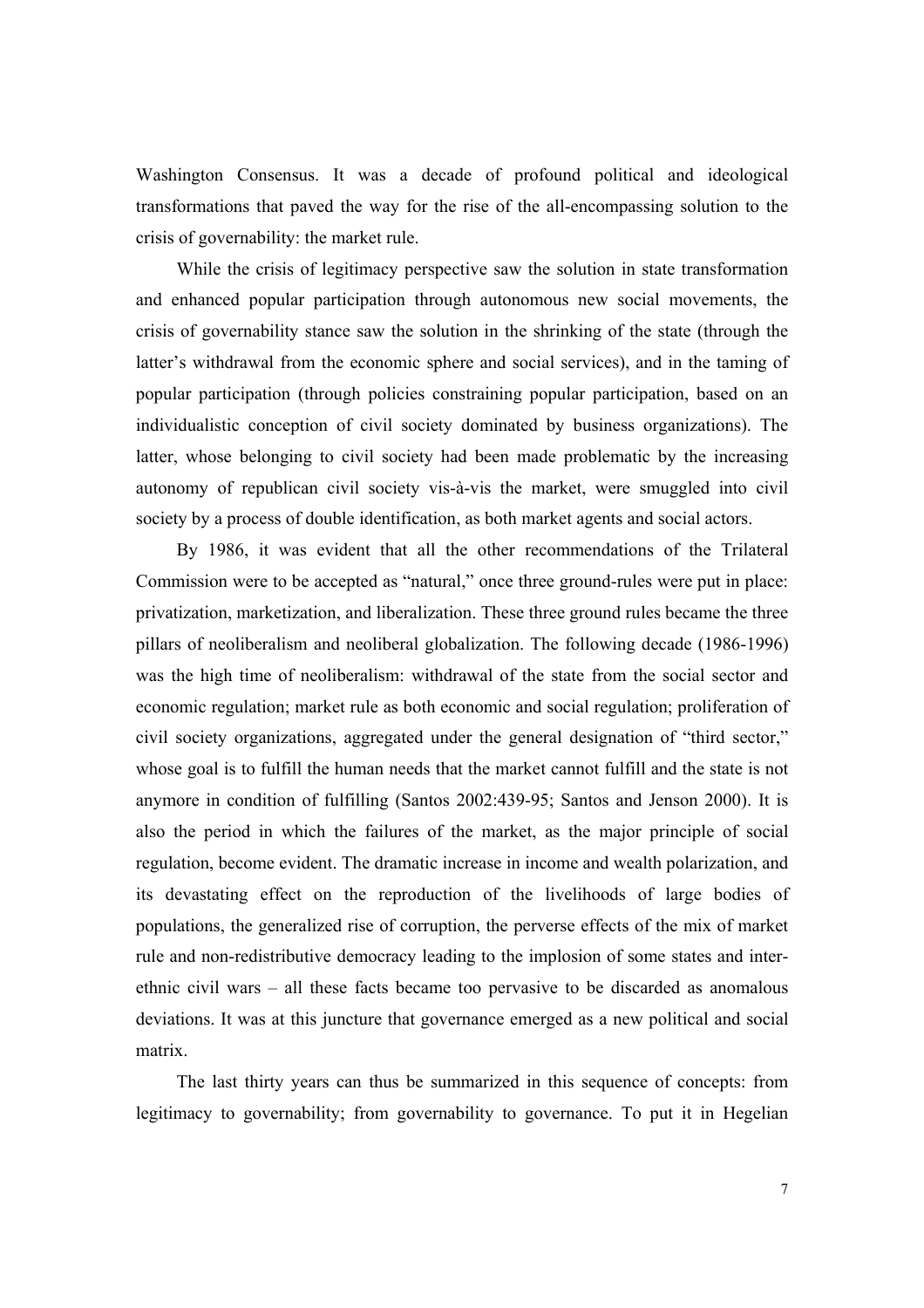terms, we can think of governance as being the synthesis that supersedes both the thesis (legitimacy) and the antithesis (governability). Governance seeks, indeed, to combine the demand for participation and inclusion called for by the legitimacy reading of the social crisis with the demand for autonomy and self-regulation called for by the governability reading. However, it is a false synthesis, since it operates entirely within the governability framework. Rather than resuscitating the legitimacy quest of the 1970s, it seeks to reconstruct governability in such a way as to turn it into an alternative conception of legitimacy.

#### 2.2. The political meaning of neoliberal governance

In order to identify the political meaning of neoliberal governance we must pay attention not only to what it says but also to what it silences. The most important silences in the governance matrix are: social transformation, popular participation, social contract, social justice, power relations, and social conflict. These were the concepts with which the legitimacy crisis was formulated in the 1970s. They were also the concepts that grounded modern critical theory. By silencing them and offering no positive alternative to them, governance signals the defeat of critical theory in both social and political affairs. Indeed, the alternatives offered by governance to the silenced concepts are all of them negative in the sense that they define themselves by opposition to the legitimacy concepts: rather than social transformation, problem solving; rather than popular participation, selected-in stakeholders' participation; rather than social contract, selfregulation; rather than social justice, positive sum games and compensatory policies; rather than power relations, coordination and partnership; rather than social conflict, social cohesion and stability of flows.

These alternative concepts are not unequivocally negative. Indeed, some of them echo some of the aspirational features of deep democracy. They are negative in so far as they are used in opposition to the other silenced concepts, rather than as complementary parts of the same political constellation. Thereby, rather than being at the service of a project of social inclusion and social redistribution, they are at the service of social exclusion and economic polarization.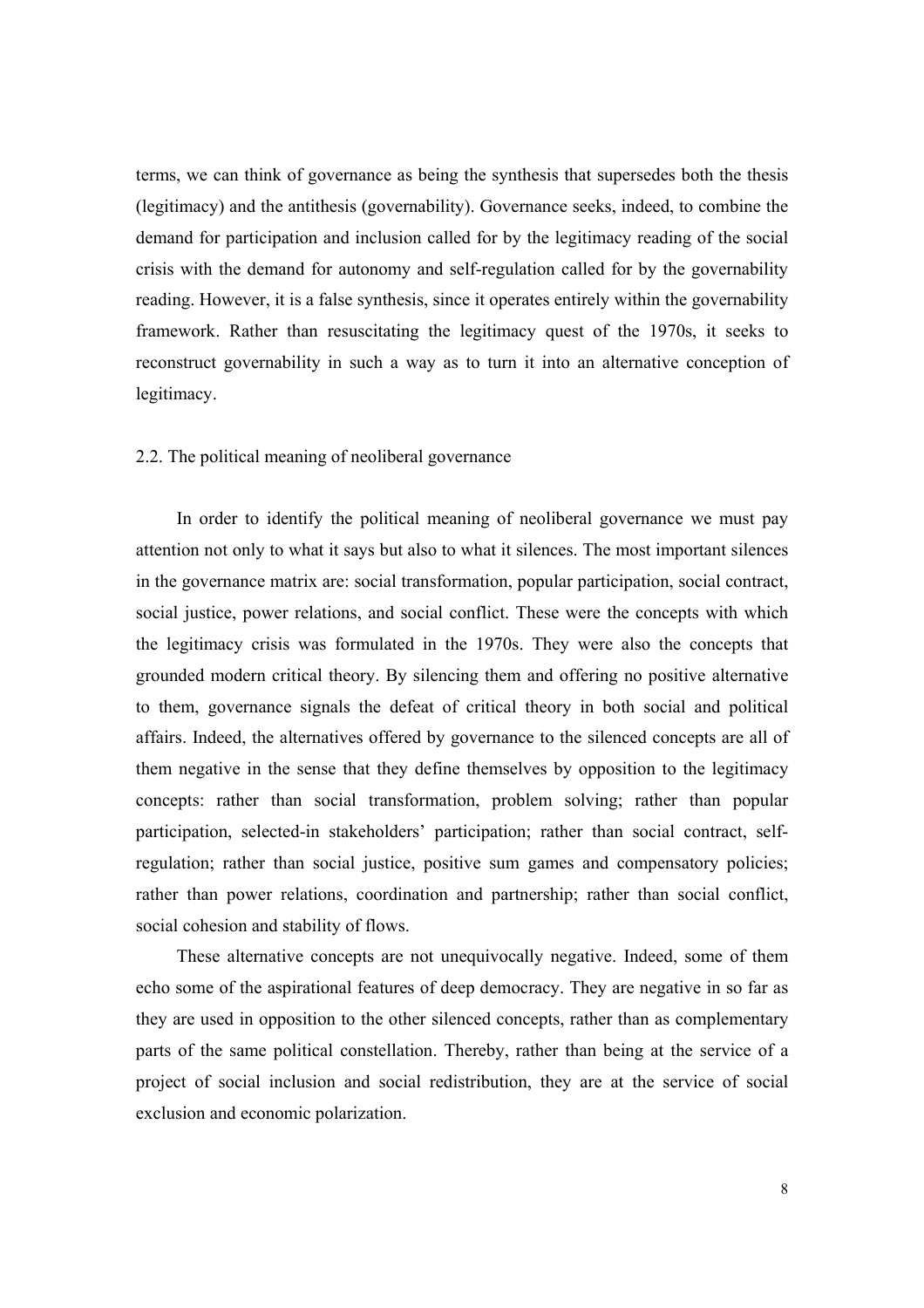At the core of the legitimacy crisis was the idea of popular sovereignty and popular participation, which grounded the basic equation of enabling social transformation: there is no benefit without participation; there is no participation without benefit. This equation was based on the following premises: the right to determine benefit is vested on those who participate; the condition for such self-determination is the self-determination of participation. The governance matrix deals with this equation in a complex way. It accepts the equation on the condition of replacing self-determined participation with participation based on a principle of selection according to which some actors, interests or voices are selected in while others are selected out. Participation may be autonomous but not the criteria by which participants are chosen. Those who are selected in may benefit, but always at the cost of those who are selected out. The equation is thereby deradicalized and instrumentalized. If the principle of selection is questioned and the selected out enter the picture, they may be conceded some benefits, but on the condition of not participating. If the nature or range of the benefits is questioned by the selected-in participants, these may be granted the possibility of continuing participating but on the condition of not insisting in the self-determination of their benefits. In extreme cases, the benefit will be said to reside in participation per se.

Applying the sociology of absences (see Santos and Rodríguez-Garavito, this volume) to governance, two non-existing actors can be detected: the state and the excluded. They are made non-existent in different ways. The state per se is not absent, but rather the principle of sovereignty and the power of coercion that goes with it. The state is therefore a legitimate partner of governance, provided that it participates in a nonstate capacity, ideally on an equal footing with other partners. But this is only part of the story. The movement from legitimacy to governability was brought about by the incapacitation of the state as a social regulator. But the state was not deprived of its role as meta-regulator, that is, as the entity responsible for creating the space for legitimate non-state regulators. Needless to say, this is a very different type of state intervention when compared with the one that presided over the social contract. In the latter case, the state selected two very well defined social actors (capital and labor) and brought them to the negotiation table, which was controlled by the state and sought to reach agreements that could be verified and enforced through state coercion if necessary. The political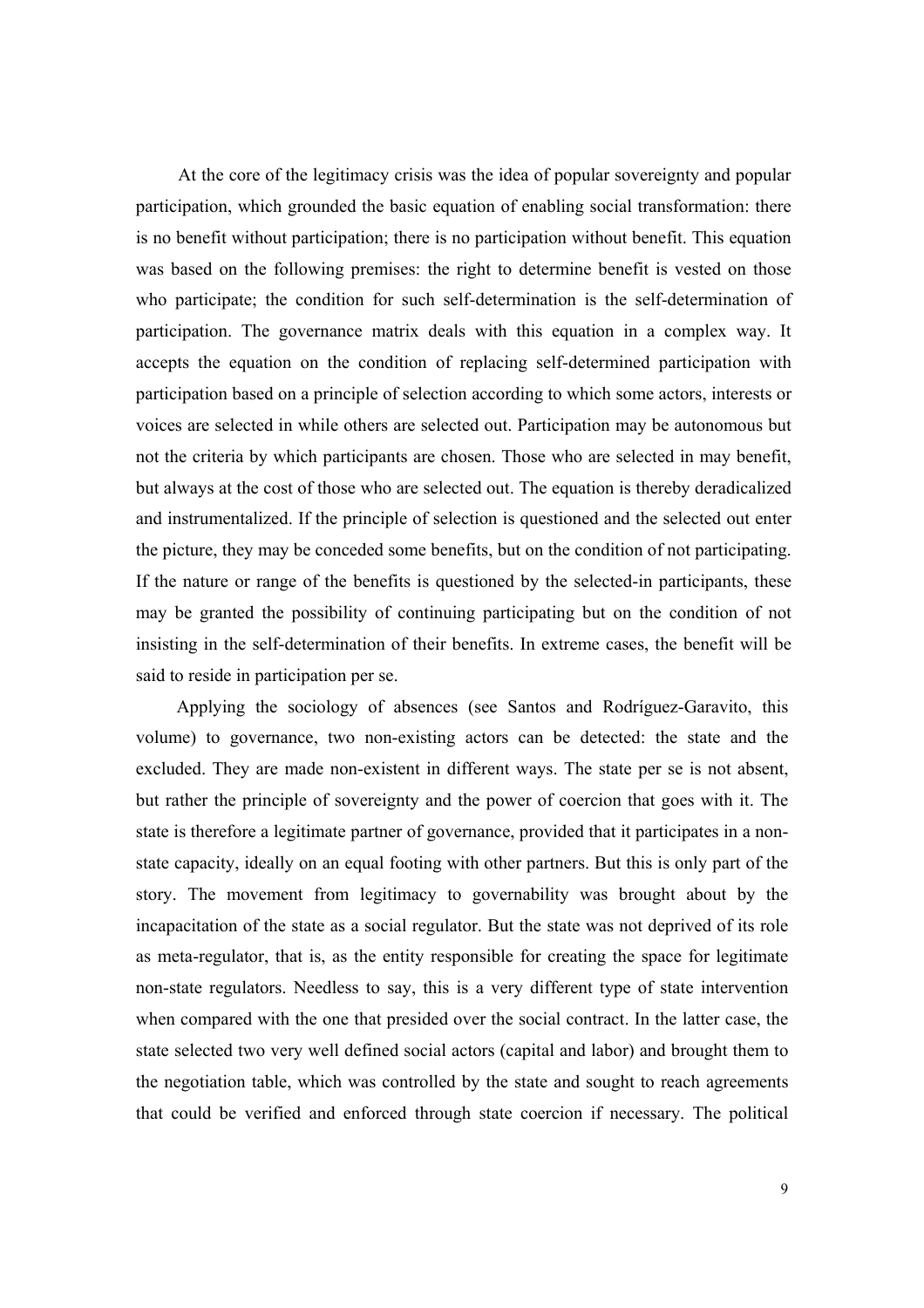formation being thereby generated was one of institutionalized conflicts rather than of stable flows; of peaceful coexistence rather than of common goals.

The excluded are made nonexistent in a very different way. They cannot be simply kept outside as they were in the social contract and the welfare state because, contrary to the latter, the governance matrix does not accept the binary inside/outside. Whatever is outside is not conceived as a source of an enabling power that can turn exclusion into inclusion. Inclusion and exclusion are thereby depoliticized. They are technical dimensions of coordination. In the absence of a sovereign command, exclusion only exists as the dilemma of exclusion: how to get power to fight for inclusion in the governance circle if all the power there is derives from belonging to the governance circle?

Critical theorists of law, myself included, have written that the modern juridification of social life –that is, the conception of social transformation as struggle for rights regulated by liberal democracy and rule of law– has meant the receding of politics as the protection of more and more social interests became a function of technicallyminded legal experts rather than of political mobilization and political leverage (Santos 1995, 2002). In a retrospective comparison, the juridical paradigm appears as much more political than the governance matrix. Critical theorists have argued that the depolitization brought about by law was a highly political option. The same is true of governance.

The conception of governance as neoliberal governance may be disputed because, after all, the ideological and technical conceptual apparatus of governance is at odds with the one that underlies market rule. Instead of competition, coordination and partnership; instead of creative destruction, social problems; instead of profitability, social cohesion; instead of unintended consequences, consequences to be dealt with as if they were intended; instead of market, civil society. In sum, the governance matrix has emerged to correct market failures impelled by a social rather than an economic logic. The high period of neoliberalism saw indeed the exponential growth of civil society organizations and NGOs, many of them with the purpose of offering some relief to populations caught by the phasing out of the safety nets once provided by the welfare state and unable to buy welfare in the market.

The resurgence of civil society in the 1980s and 1990s is a complex phenomenon non susceptible of monocausal explanation. I distinguish three different processes. The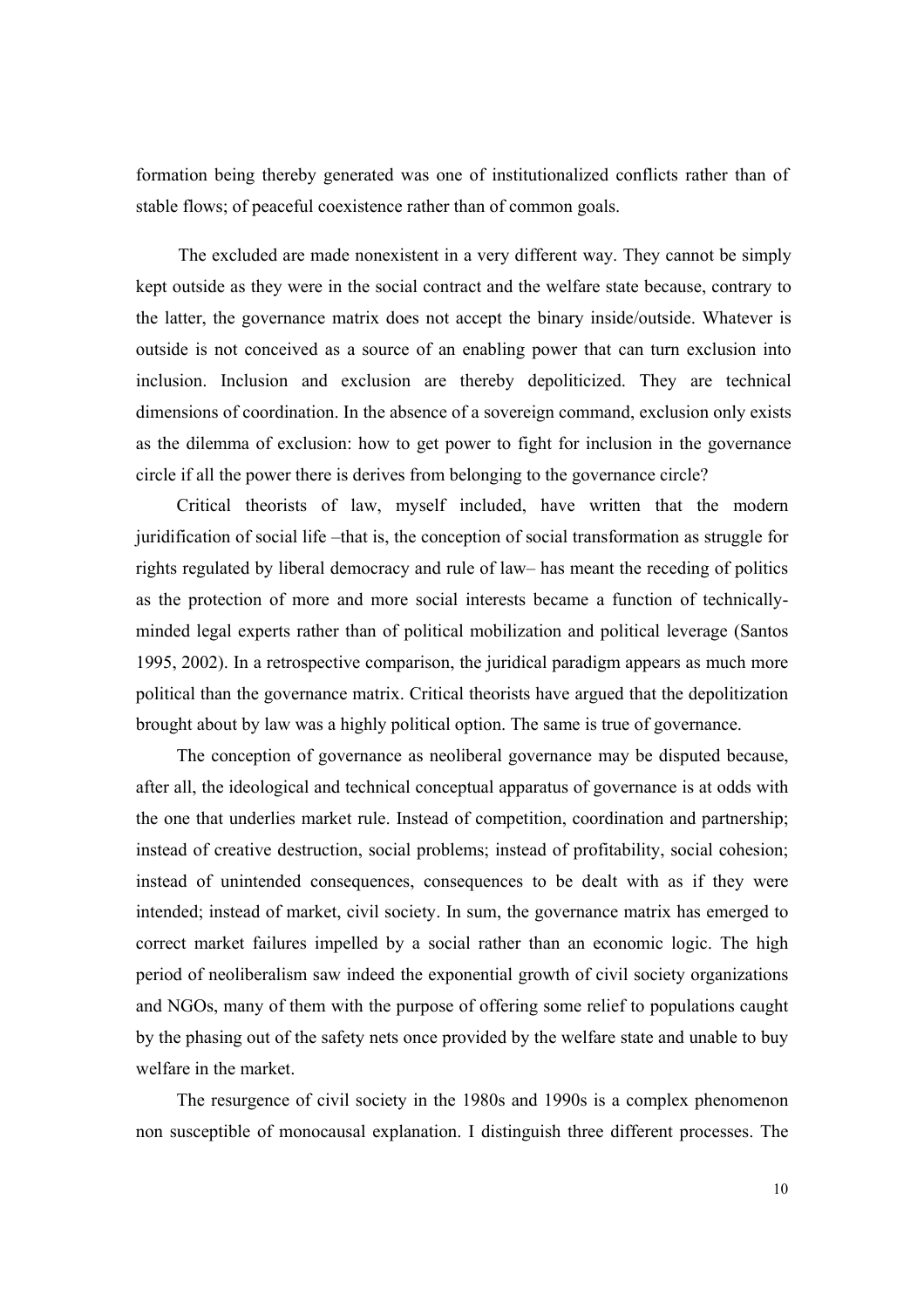first process is comprised by the civil society organizations (CSOs) that emerged in Central and Eastern Europe to reclaim an autonomous non-state public sphere from where to fight against the authoritarian state socialist regimes. They were very influential in the period of democratic transition that followed the demise of the socialist regimes. A similar type of civil society emerged in many Latin American countries during the period of democratic transition that followed the demise of the military dictatorships that had ruled from mid-1960s or mid-1970s to mid-1990s. While in Central and Eastern Europe CSOs questioned both the political and the economic regime, in Latin America the CSOs questioned the authoritarian political regime but, in general, not the economic model being put in place concomitantly with democracy, i.e., neoliberalism. When the democratic transitions were completed, most of these CSOs disappeared, turned into political parties or consultancy or lobbying firms, or reconstructed themselves as to fit the third type of CSOs mentioned below.

The second process is the most closely related to the governability crisis and consists of CSOs that questioned neither the political regime (liberal democracy) nor the economic model (neoliberal capitalism) but rather saw themselves as solidarity organizations fulfilling the human needs of victims of economic restructuring, dispossession, discrimination, environmental degradation, warfare, massive violations of human rights, and so on. They are the bulk of the third sector or the NGOs field. Their focus is on the private, not on the public; on the social, not on the political; on the micro, not on the macro (liberal democracy, neoliberal capitalism).

Finally, there is a third process underlying the resurgence of civil society. It comprises the CSOs, many of them originating in new social movements, both in the South and in the North, that fight against neoliberal globalization. Although many of them provide services similar to those of the CSOs of the second type, they frame their actions in a broader concept of political activism. They question the hegemonic model of democracy and advocate participatory grassroots democracy. They refuse the idea that there is no alternative to neoliberal globalization, consider themselves anti-capitalistic and advocate alternative economies, alternative models of development or alternatives to development. Although most of them are locally based, they network with similar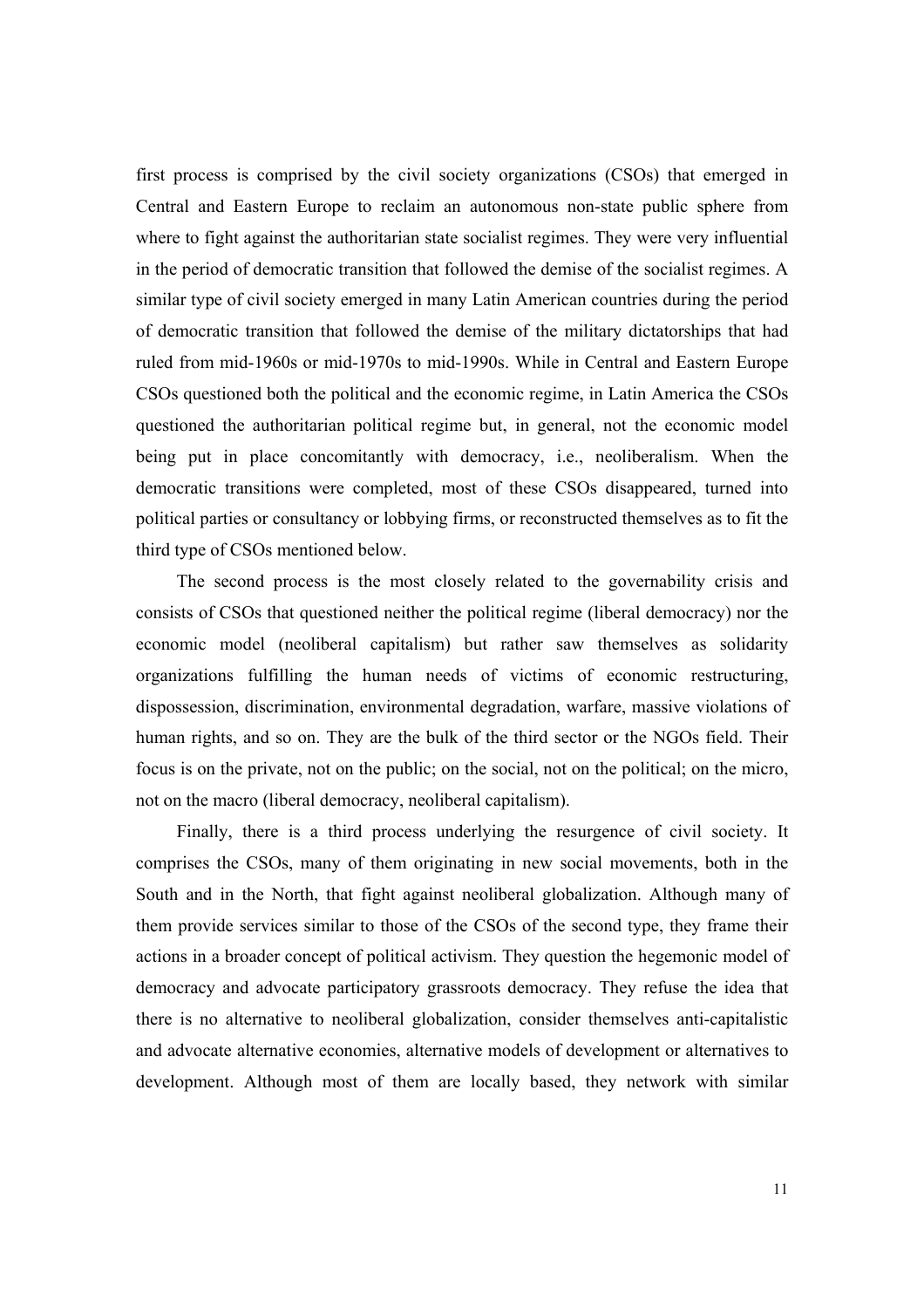organizations in other locals and with global organizations. These local/global linkages and networking constitute counter-hegemonic globalization.

The landscape of CSOs is thus very rich and diverse. The different processes that accounted for the resurgence of CSOs in the 1980s and 1990s led to two main types of civil society: the liberal civil society, constituted by the CSOs of the first kind described above. The second type of civil society is the subaltern, counter-hegemonic civil society, consisting of the social movements and CSOs that keep in unstable balance the macro and the micro, the public and the private, the social and the political by focusing on the deeper causes of the human suffering they seek to minimize. They are involved in the creation of subaltern non-state public spheres at the local, national and global scale.

This cleavage between two major types of civil society explains the centrality of the principle of selection in the governance matrix. The selected-in civil society is the liberal civil society because only its organizations share the values that underlie self-regulated coordination and partnership. Problem solving and social cohesion are best achieved when politics or ideology does not interfere with the construction of common goals and common interests. Only open-ended, fragmented, pragmatic conceptions of interests and benefits can be made intelligible to and have an impact on the market, the most flexible and indeterminate institution of all, thereby helping the markets to flourish unimpeded by its all too evident failures.

In light of this, neoliberal governance operates what De Angelis calls the "Polanyi's inversion" (2003: 23). While Polanyi argued that the economy is embedded in society, the governance matrix is premised upon the need to embed society in the economy. As the UN global compact states, "the rationale is that a commitment to corporate citizenship should begin with the organization itself by embedding universal principles and values into the strategic business vision, organizational cultural and daily operations" (UN 2000:3).

In other words, the "universal values" are good for business and on this premise lies the voluntary character of the compact (see Shamir, this volume). There is no possibility of such values or principles endangering the profitability that grounds the flourishing of economic organizations –as was the case, for instance, with taxation when it was first imposed. Because it was imposed, the public policy of taxation ended up selecting the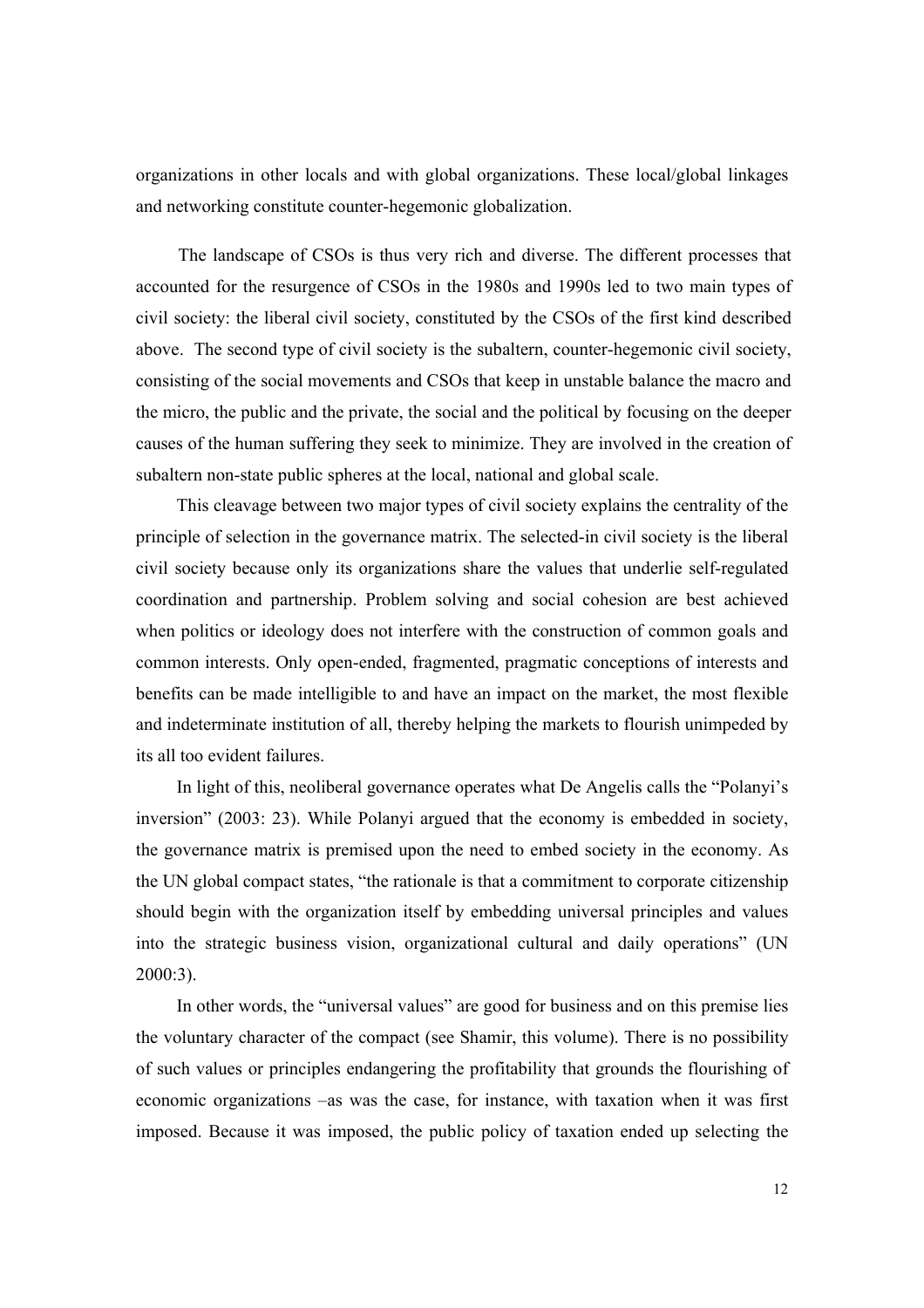businesses that could survive under taxation. On the contrary, in the governance matrix it is up to businesses to select the values and principles they can live with.

Even when, under pressure from activists pursuing negative publicity campaigns, business agree to abide by basic codes of conduct, they do so based on economic (rather than social) calculations.

In light of this, I would suggest that governance is a genetically modified form of law and government that seeks to make itself resistant to two dangerous plagues: on one side, bottom up, potentially chaotic pressures; on the other, unpredictable changes in the rules of the game of capital accumulation brought about by state or inter-state regulation.

2.3. Social struggles within the governance frame

The historical relationship between democracy and capitalism is non-linear, if for no other reason because in the last two hundred years different models of democracy (Macpherson 1966, 1977; Held 1987) as well as different models of capitalism have been in place (Boyer 1986; Boyer and Drache 1996; Santos 2001). Throughout the twentieth century the tension between democracy and capitalism in the North centered around the question of social redistribution. This was one of the core questions underlying the crisis of legitimacy in the 1970s. The conversion of the crisis of legitimacy into the crisis of governability was the capitalist response to the pressures for wider and deeper social redistribution. Neoliberalism neutralized or strongly weakened the democratic mechanisms of social redistribution: social and economic rights and the welfare state. Deprived of its redistributive potential, democracy became fully compatible with capitalism, and to such an extent that they became the twin concepts presiding over the new global model of social and political affairs, being imposed worldwide by neoliberal globalization, structural adjustment policies and, lately, by neocolonial warfare as well.

Thirty years later, the question of redistribution is more serious than ever. The rates of exploitation have reached such high levels in some sectors of production and some regions of the world that, together with the mechanisms used to obtain them, they suggest that we are entering a new period of primitive capital accumulation. Moreover, the unexploited or unexploitable populations are in an even more dramatic situation as the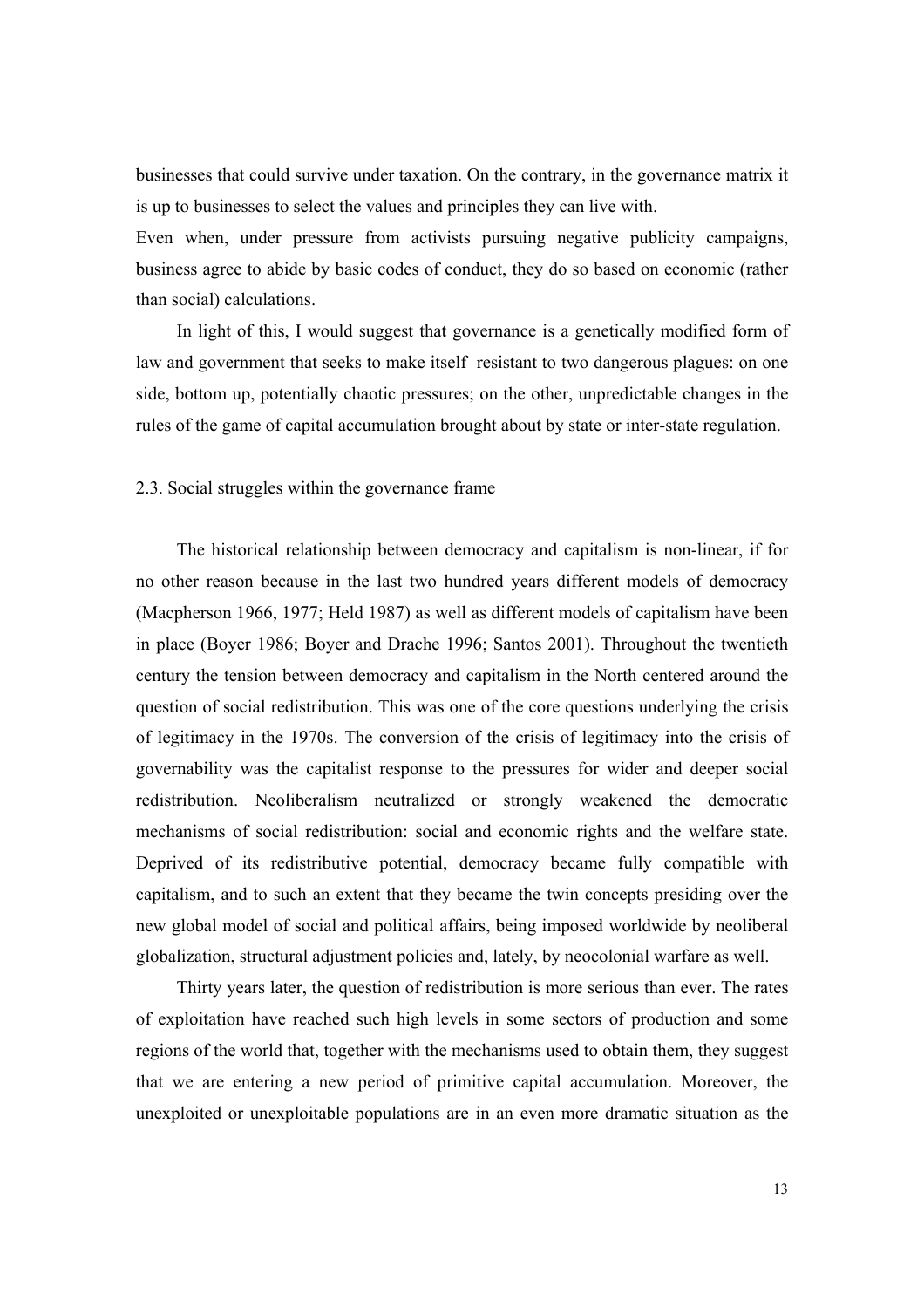conditions of reproduction of their livelihoods have deteriorated due to economic restructuring and environmental degradation. They have been declared discardable populations. Finally, the triadic recipe of privatization, marketization and liberalization has eroded the state-sponsored commons and transformed it into a new generation of enclosures. A new form of indirect rule has emerged in which powerful economic actors hold an immense amount of unaccountable power of control over the basic livelihoods of people, be they water, energy, seeds, security or health.

Social redistribution is the most serious issue confronting us at the beginning of the twenty-first century. But it is not the only one. Since the 1980s, the issue of social redistribution has been compounded by the issue of the recognition of difference. Today we live in societies tremendously unequal, but equality is not the only value we cherish. We also cherish difference, equal difference, an aspiration which was not prominently present in the conception of the crisis of legitimacy of the 1970s.

The litmus test for governance is therefore the extent to which it can confront both the question of social redistribution and the question of the recognition of difference. In light of what I said above, I do not see any potential for meaningful social redistribution being generated in the governance matrix. Governance may better address the question of recognition of difference than the question of social redistribution, but even here the structural limitations of governance will surface.

This does not mean that governance arrangements will not bring some benefits to the more disadvantaged groups within the circle of partnership. Such benefits may even spill over to the excluded. But this does not entail any potential for enabling popular participation or for social redistribution as a matter of right. In other words, what is beneficial does not determine, by itself, what is emancipatory. If the population of the homeless is growing exponentially, it is a good thing that homeowners allow them to take shelter in the porches of their houses. It is better than nothing. But, because of its voluntary character, redistribution is achieved under the logic of philanthropy. That is, it does not occur in an enabling way, in recognition of both the right to the benefit and the right to reclaim the effectiveness of the economic right in an autonomous, participatory way.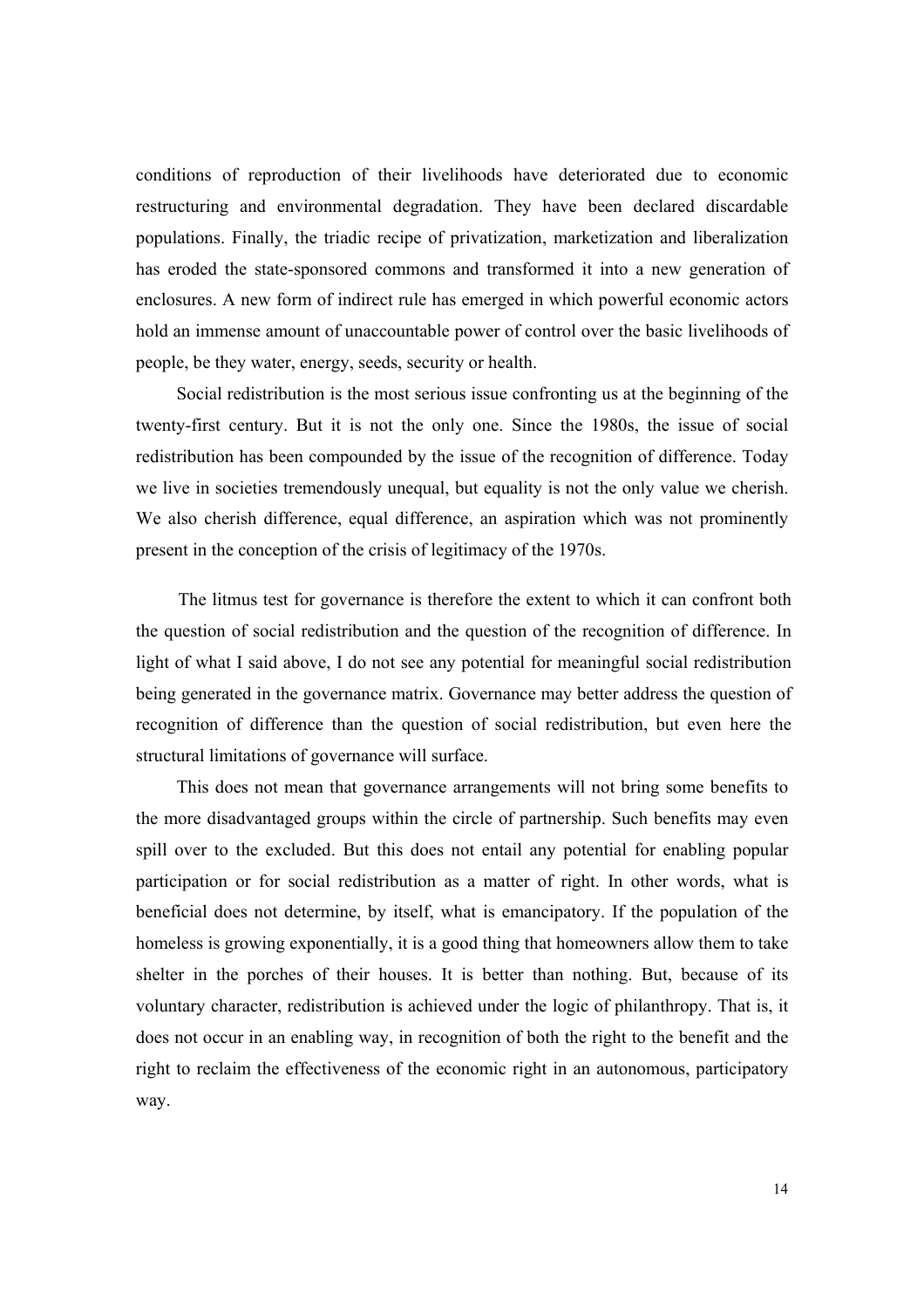It may be argued that, under certain circumstances, the voluntary character of compliance is more virtual than real, given the pressures exerted, upon the governance circle, often times from the outside. In this case, different social processes may be at work and they must be distinguished. In order to illustrate this I refer very briefly two examples of outside pressure brought about by the state. I take the first example from César Rodríguez-Garavito's (2005) study on the operation of codes of conduct in apparel sweatshops in Guatemala. In the process of negotiation of the Central America Free Trade Agreement (CAFTA), the Guatemalan state was pressured by the U.S. government to be more active in the repression of human rights violations in the workplace. Risking being excluded from CAFTA, the Guatemalan state, in turn, put pressure on the apparel brand (Liz Claiborne) and its supplier factory to comply with the former's code of conduct, which eventually allowed for the unionization of workers at the factory. In the second case, as analyzed by Heinz Klug in his chapter in this volume, the South African state, pressured by a strong social movement calling for free or affordable antiretroviral medicines for HIV/AIDS patients, successfully pressures the pharmaceutical companies to withdraw their suit against compulsory licensing and the production of generics and to lower the prices of their brand products.

It is important to note that in both cases the state, which had ejected itself from social regulation, intervenes supposedly from the outside, using its sovereign prerogative, if not formally at least informally, to put pressure on the governance circle and obtain a given outcome, considered politically important. But while in the Guatemalan case the state intervenes under pressure from above and the benefited workers are not called upon to participate in the deliberation over the benefits, in the South African case the state is pressured from below and yields to the pressure of the social movement. Indeed the state joins forces with the social movement for that particular purpose. In the first case, if the benefits are taken away from the workers, they will be as powerless as before to reclaim them. In the second case, the state action contributes to empower the social movement, to enhance its leverage in social contestation in a particular case and possibly in other future cases, eventually even against the state. In sum, these two cases show that the state is the present-absent structure of the governance matrix  $-$  a fact that is best revealed in conditions of institutional stress – which means that the governance matrix operates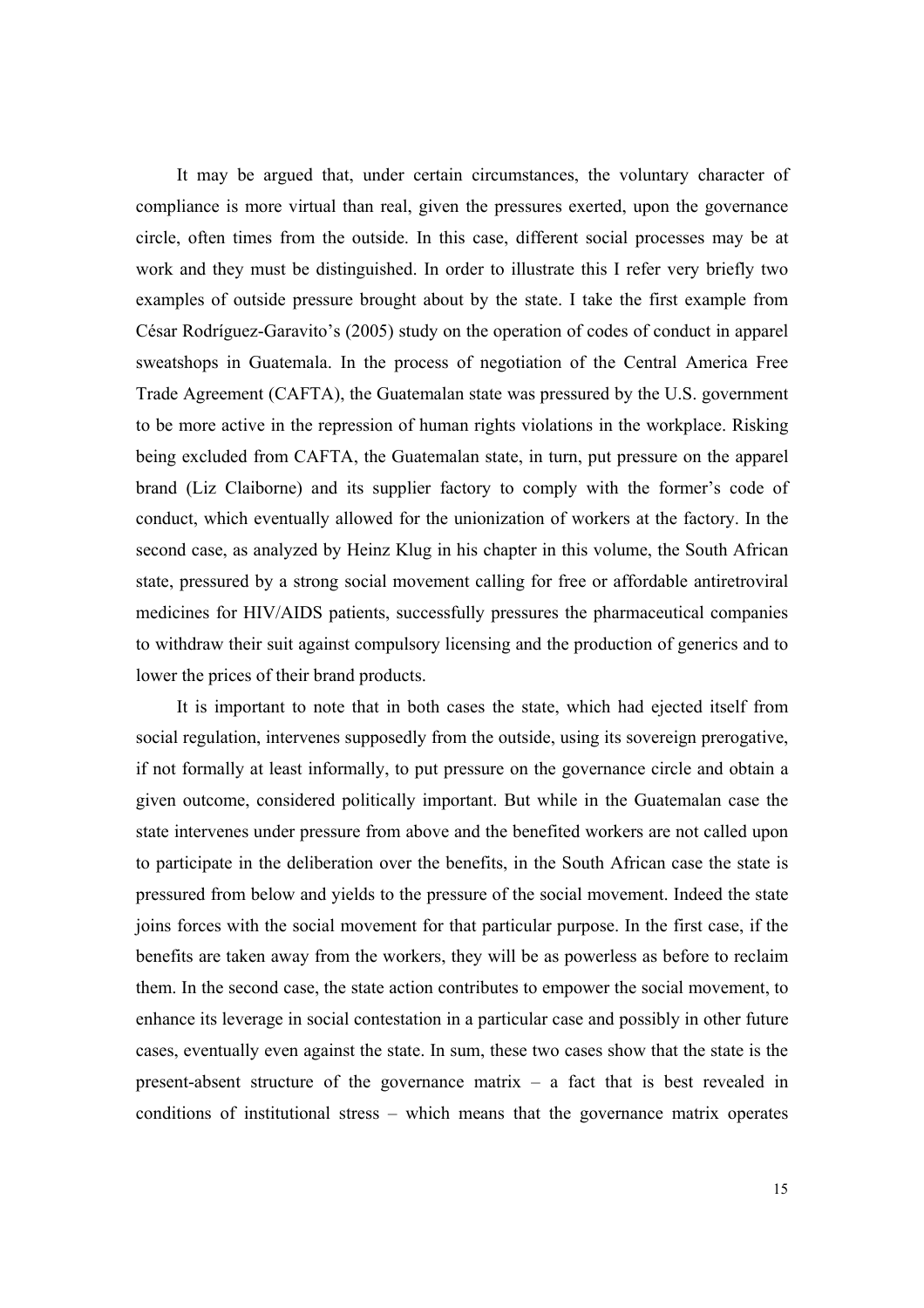inside the "self-outsidedness" of the state. The cases also show that, notwithstanding the unfavorable conditions of the present, the enabling struggle for the right to social redistribution – the right to have rights, in Arendt's formulation  $(1968:177)$  – may have some success, not because of governance, but in spite of governance.

Before concluding the examination of the governance matrix, it is important to stress that while I question the self-characterization of governance as "post-state," it is not my purpose to defend a return to the old forms of state-centered regulation --which in any case were always relatively underdeveloped in the U.S. (at least when compared with the European forms of regulation). My purpose is rather to advance a new form of regulation that without dispensing with the energy of civil society (both in its liberal and counter-hegemonic forms) attributes to the national state or to supranational democratic political institutions the strategic role of defining the inequalities of power within the governance circle as political problems to be dealt with in political terms. To this type of legality and governance I now turn.

#### 2.4. Are there other stories of governance?

In this section I have so far dealt with neoliberal governance. It may appear to be "the only game in town." But it is not. As argued above, in recent years neoliberal globalization, albeit still the dominant form of globalization, has been confronted with another form of globalization –counter-hegemonic globalization. In the last ten years, and most clearly since the Seattle protests at the 1999 WTO meeting, another form of globalization has been emerging by force of the social movements and civil society organizations that, through local/global linkages, are conducting a global struggle against all the forms of oppression brought about or intensified by neoliberal globalization. In the next section I will elaborate on the political conditions for the emergence of a subaltern cosmopolitan legality as derived form the practices of the social movements and NGOs coming together at the WSF. I argue that in the womb of this alternative counterhegemonic globalization, another governance matrix is being generated, an insurgent counter-hegemonic governance. It entails the articulation and coordination among an immense variety of social movements and civil society organizations with the purpose of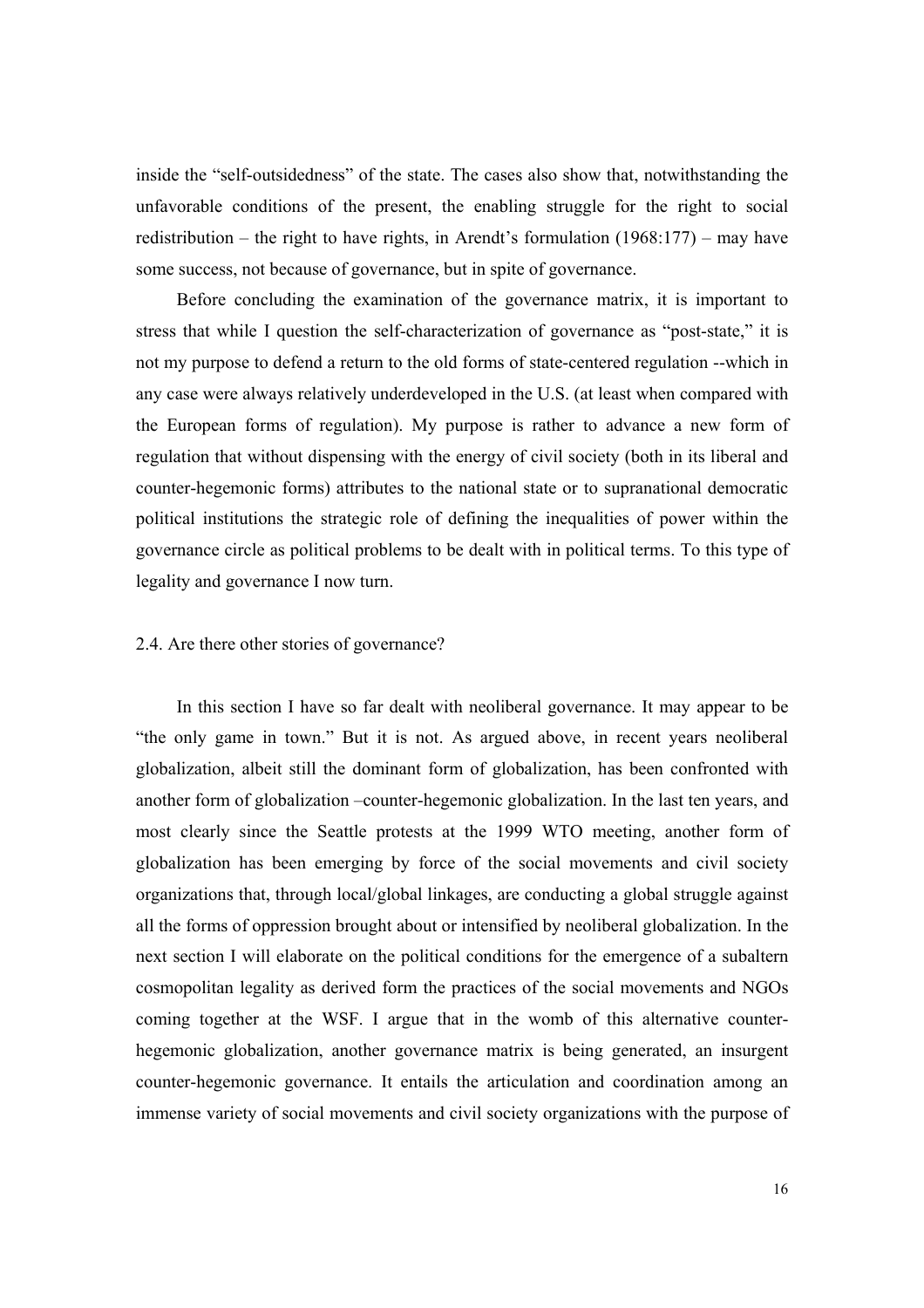combining strategies and tactics, defining agendas and planning and carrying out collective actions.

Strikingly, the main features of the neoliberal governance matrix are also present in the insurgent governance matrix: voluntary participation, horizontality, autonomy, coordination, partnership, self-regulation, etc. Different historical trajectories have led to this surprising convergence. On the side of neoliberal governance, the driving impulse has been the rejection of state centralism and state coercion and the formulation of a new model of social regulation based on the interests and voluntary participation of the stakeholders. On the side of counter-hegemonic governance, as shown in the next section, the originating impulse has been the rejection of the working class parties and labor unions as the privileged historical agents and modes of organization of progressive social transformation and the formulation of a new model of social emancipation based on the recognition of the diversity of emancipatory agency and social transformative goals.

Even more striking is the fact that counter-hegemonic governance faces some of the challenges and dilemmas that confront neoliberal governance. For instance, in both cases a principle of selection is at work. In the case of counter-hegemonic governance, the most excluded social groups, those that would conceivably benefit most from a successful struggle against neoliberal globalization, do not participate and are unlikely to see their interests and aspirations taken into account. The negative utopia that aggregates all the movements and NGOs – the refusal of the idea that there is no alternative to the current capitalist global disorder – coexists with the different and even contradictory interests, strategies and agendas that divide them. The struggle to expand the circle of counterhegemonic governance goes on and some of the movements and NGOs that participate in it are the same ones that struggle for the expansion of the circle of neoliberal governance.

Will neoliberal governance and counter-hegemonic governance ever meet in a dialectical synthesis of global governance? As I argue below, this is very improbable. Are they going to influence each other? This is possible and, indeed, it is already occurring, as the examination of the WSF in the next section will lay bare.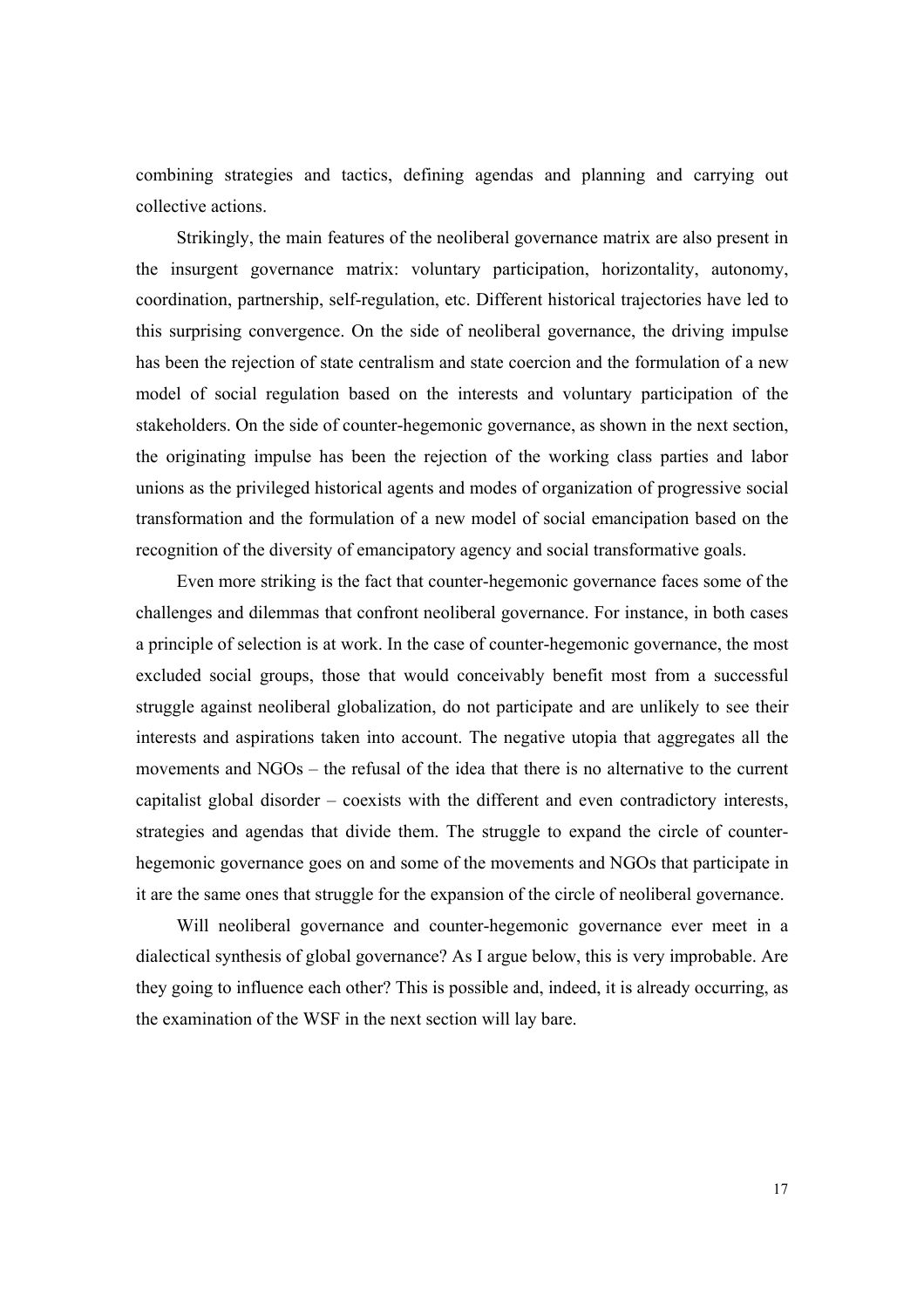3. The World Social Forum as a subaltern cosmopolitan politics and legality of the global South

## 3.1. The WSF as Subaltern Cosmopolitan Politics and Legality

The WSF represents one of the most sustainable manifestations of an emergent subaltern, counter-hegemonic global civil society. In its broadest definition, the WSF is the set of initiatives of transnational exchange among social movements and NGOs, articulating local, national or global social struggles conducted (in accordance with the Porto Alegre Charter of Principles) against all the forms of oppression brought about or made possible by neoliberal globalization.

In practice, the WSF is the set of forums (global, regional thematic and local) that are organized according to the Charter of Principles. The WSF is not confined to the four meetings that have taken place in Porto Alegre (Brazil) in 2001, 2002, 2003 and 2005, and in Mumbai (India) in 2004. It also includes all the other forums that have been meeting parallel to the WSF: the several editions of thematic forums such as the Forum of Local Authorities, the World Parliamentary Forum, the World Education Forum, the World Forum of Judges, the World Trade Unions Forum, the World Water Forum, the World Choral Forum, the World Junior Forum, and the Forum of Sexual Diversity. It includes also all the forums that have taken place on their initiative for the past few years — national, regional, and thematic forums. These are too numerous to list fully. Among the regional ones are the several editions of the Pan-Amazonic Forum, the European Social Forum, the Africa Social Forum and the Social Forum of the Americas. Among the thematic forums, special mention should be made of the first thematic forum, held in Argentina in September of 2002, on The Crisis of Neoliberalism in Argentina and the Challenges for the Global Movement and the Forum on Democracy, Human Rights, War and Drug Trade held in Cartagena (Colombia) in June 2003. Also, the national or international meetings of movements or organizations to prepare the aforementioned forums must be also included in the WSF. Finally, even though the Charter of Principles prevents the WSF from organizing collective actions in its own name, regional and global actions carried out by the networks of movements and organizations that are part of the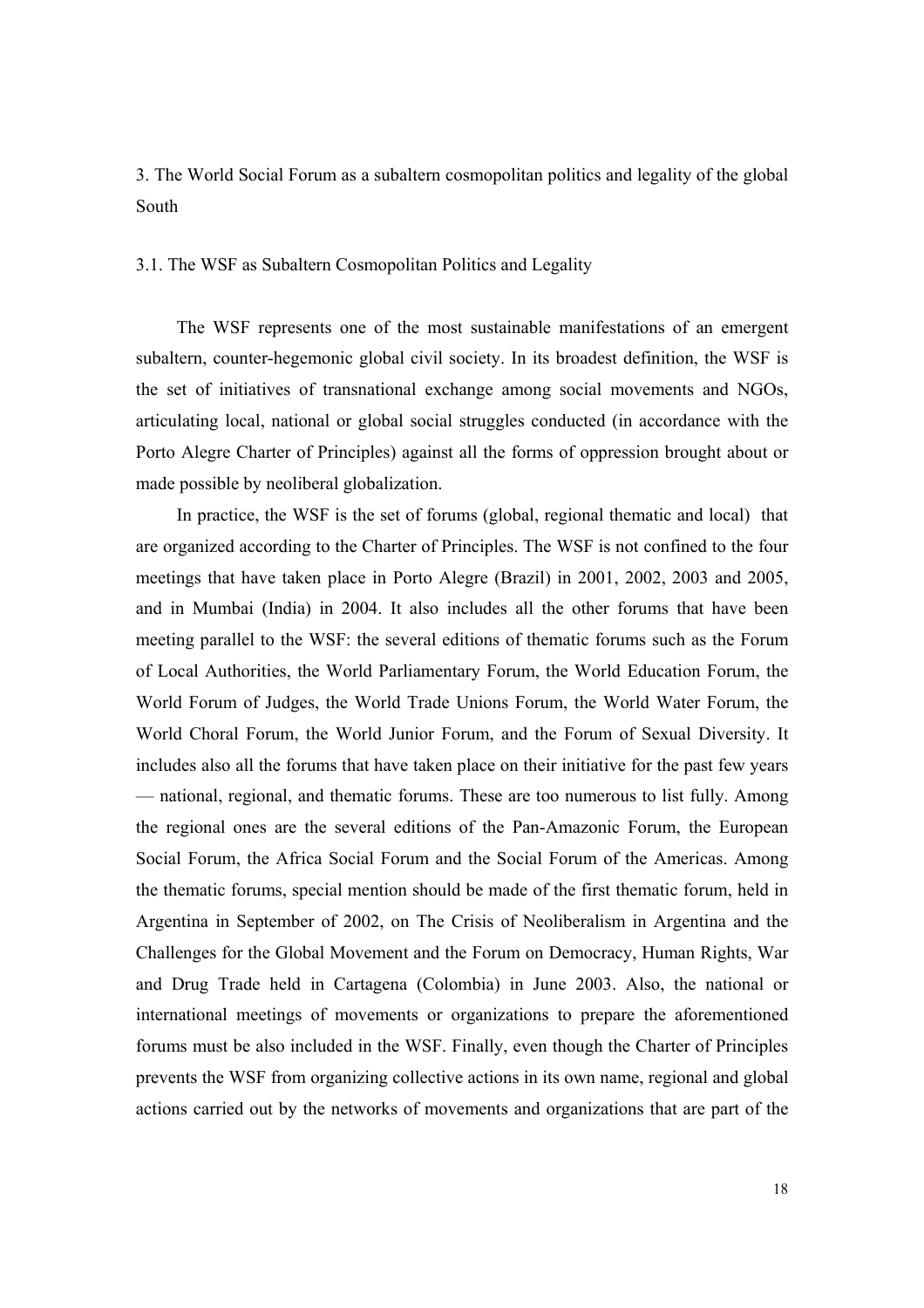WSF must be considered part of the WSF process, as long as they abide by the Charter of Principles. For instance, actions agreed upon by the assembly of the Global Network of Social Movements, which meets parallel to the WSF, are part of the WSF process. In the assembly that took place during the third WSF the decision was taken to convene a global march against the war and for peace on February 15, 2003. The same happened during the fourth WSF, the date set for the rally being this time March 20, 2004, the first anniversary of the invasion of Iraq. Although they are not carried out formally in the name of the WSF, these collective actions must be considered part of the WSF process.<sup>2</sup>

The WSF is a new political phenomenon. It is not an event, nor is it a mere succession of events, although it does try to dramatize the formal meetings it promotes. It is not a scholarly conference, although the contributions of many scholars converge into it. It is not a party or an international of parties, although militants and activists of many parties all over the world take part in it. It is not an NGO or a confederation of NGOs, even though its conception and organization owes a great deal to NGOs. It is not a social movement, even though many participants designate it as the movement of movements. Although it presents itself as an agent of social change, the WSF rejects the concept of a privileged historical subject, that is, it confers no priority on any specific social actor in this process of social change. It holds no clearly defined ideology, either in defining what it rejects or what it asserts.

The social struggles that find expression in the WSF do not adequately fit either avenue of social change sanctioned by Western modernity: reform and revolution. Aside from the consensus on nonviolence, its modes of struggle are extremely diverse and appear spread out in a continuum between the poles of legality/institutionality and direct action/insurgency. Even the concept of nonviolence is open to widely disparate interpretations. Finally, the WSF is not structured according to any of the models of modern political organization, be they democratic centralism, representative democracy, or participatory democracy. Nobody represents it or is allowed to speak in its name, let

<sup>&</sup>lt;sup>2</sup> The inclusion of these actions in the WSF process is not uncontroversial. The International Council of the WSF includes organizations whose representatives deny any organic relation between the WSF and the actions decided by the Global Network of Social Movements, or any other network of movements or organizations. According to them, the comprehensiveness and inclusiveness of the WSF can only be preserved if no specific collective action can be said to represent the WSF as a whole.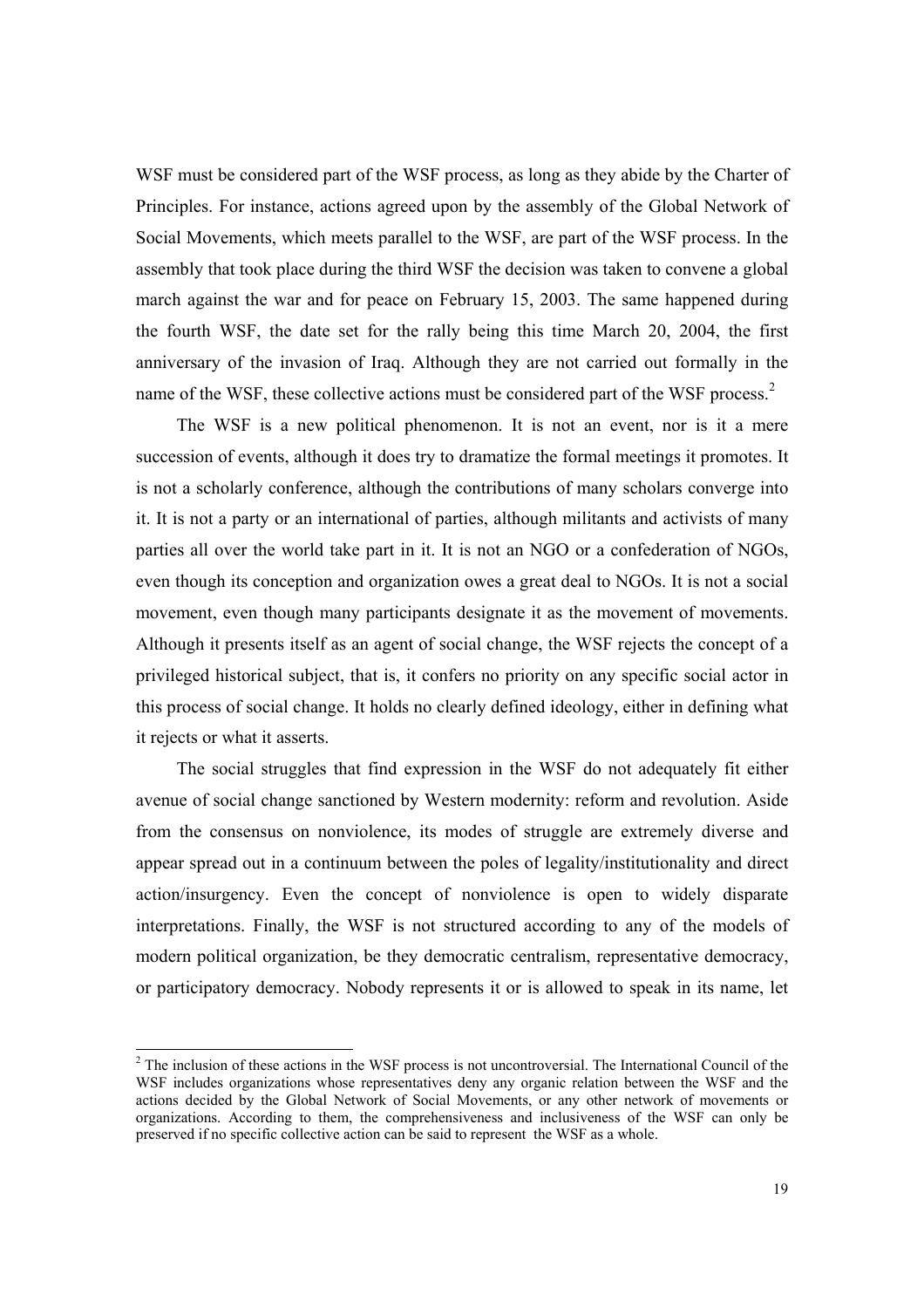alone make decisions, even though it sees itself as a forum that facilitates the decisions of the movements and organizations that take part in it.<sup>3</sup>

In what follows, I begin by stating what the political novelty of the WSF is. I then proceed to analyze the problems and tensions that this novelty creates particularly in what concerns political strategy and political action, and their relation to institutional action and law.

#### 3.2. The political novelty of the World Social Forum

The political innovations of the WSF can be formulated in the following way:

#### 3.2.1. A new critical utopia

 $\overline{a}$ 

The WSF entails the reemergence of a critical utopia, that is to say, the radical critique of present-day reality and the aspiration to a better society. It has arisen as an alternative to the dominance of the conservative utopia of neoliberalism –the utopian belief in the unregulated market as the source of economic and social well-being and the standard by which all other alternatives are to be measured (or rather, discarded). As all conservative utopias, neoliberalism distinguishes itself from critical utopias by the fact that it identifies itself with present-day reality, so that its utopian dimension in the radicalization or complete fulfillment of the present (Hinkelammert 2002: 278).

 The utopian dimension of the WSF consists in affirming the possibility of a counter-hegemonic globalization. Thus, the utopia of the WSF asserts itself more in negative terms (the definition of what it critiques) than in positive terms (the definition of that to which it aspires). As the first critical utopia of the twenty-first century, the WSF aims to break with the tradition of the critical utopias of Western modernity, many of which turned into conservative utopias. The openness of the utopian dimension of the WSF is its attempt to escape this perversion. For the WSF, the claim of alternatives is plural. The affirmation of alternatives goes hand in hand with the affirmation that there are alternatives to the alternatives.

<sup>&</sup>lt;sup>3</sup> For a better understanding of the political character and goals of the WSF, see Sen, Anand, Escobar and Waterman (2004). See also the Charter of Principles (http://www.forumsocialmundial.org.br)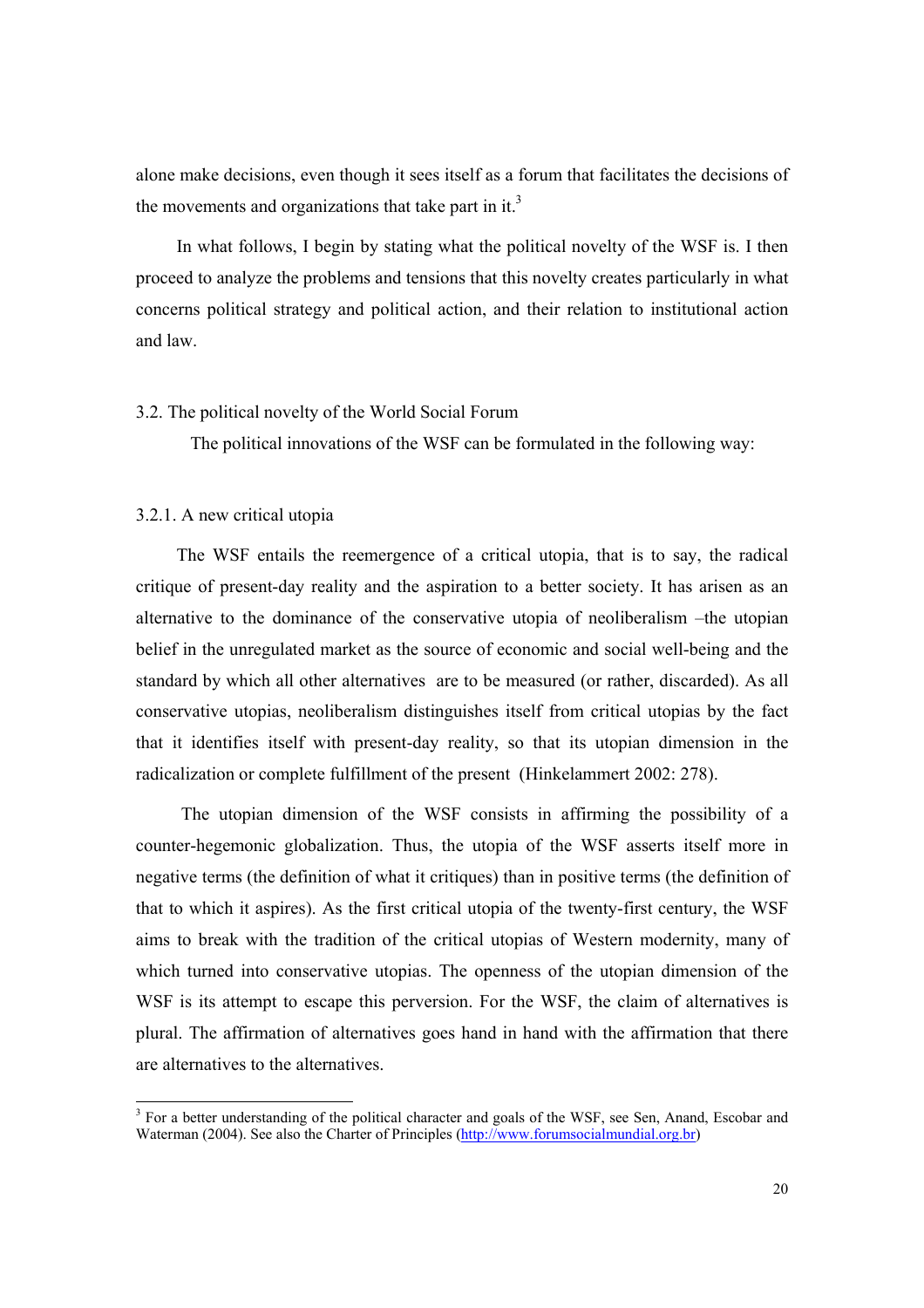Moreover, the utopia of the WSF is a radically democratic one. The WSF's focus on the processes of intercourse among the movements (rather than on an assessment of the movements' political agendas) is the main reason of its internal cohesion. It helps to maximize what unites and minimize what divides. This utopian design, which is clear in the WSF's Charter of Principles, is aimed at promoting consensuses beyond the ideological and political cleavages among the participating movements and organizations.

#### 3.2.2. A very broad conception of power and oppression

 Neoliberal globalization did not limit itself to submitting ever more interactions to the market, nor to raising the workers' exploitation rate by transforming the labor force into a global resource while preventing the emergence of a global labor market. Neoliberal globalization showed that exploitation is linked with many other forms of oppression that affect women, ethnic minorities, indigenous peoples, peasants, the unemployed, workers of the informal sector, legal and illegal immigrants, ghetto subclasses, gays and lesbians, children and the young. All these forms of power create exclusion. One cannot ascribe to any one of them, in abstract, nor to the practices that resist them, any priority as to the claim that "another world is possible." Political priorities are always situated and conjunctural. They depend on the concrete conditions of each country at a given historical moment. To respond to such conditions and their fluctuations, the movements and organizations must give priority to the articulations among them. This ultimately explains the organizational novelty of a WSF with no leaders, its rejection of hierarchies, and its emphasis on networks made possible by the internet.<sup>4</sup>

## 3.2.3. Equivalence between the principles of equality and of recognition of difference

We live in societies that are obscenely unequal, and yet equality is lacking as an emancipatory ideal. Equality, understood as the equivalence among the same, ends up excluding what is different. Herein lies the grounding of the aforementioned political and organizational novelty, as well as the grounding of the WSF's option for participatory

 4 On this subject, see Waterman (2003a, 2003b) and Escobar (2003).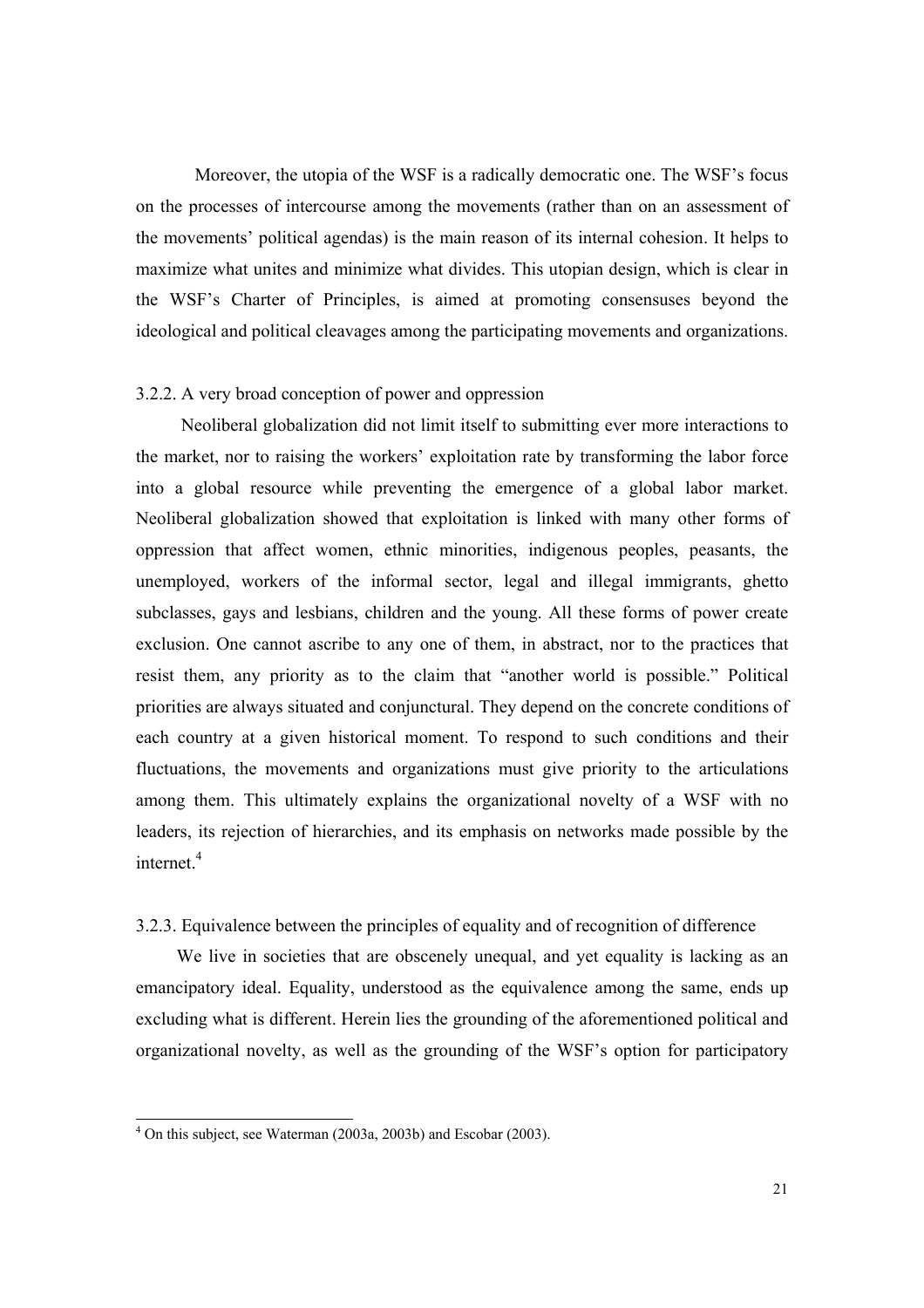democracy as ruling principle of social emancipation, to the detriment of closed models such as that of state socialism.

#### 3.2.4. Privileging rebellion and nonconformity to the detriment of revolution

 There is no unique theory to guide the movements strategically, because the aim is not so much to seize power but rather to change the many faces of power as they present themselves in the institutions and sociabilities. Furthermore, even those for whom seizing power is a priority are divided as to the strategy. Some withih the WSF prefer drastic breaks to bring about a new order (revolution), while others prefer gradual changes by means of an engagement and dialogue with the enemy (reform). At this level, the novelty consists in the celebration of diversity and pluralism, experimentalism, and radical democracy as well.

## 3.3. The issue of strategy and political action

Given its political novelties, the translation of the WSF's utopia into strategic planning and political action cannot be but difficult. This task is marked by the historical trajectory of the political left throughout the twentieth century. The reality of the divergences is often a ghostly one, in which disagreements about concrete political options get mixed up with disagreements about codes and languages in which such options are articulated.

The WFS has managed so far to overcome political divergences. Contrary to what happened in the thinking and practice of the left in Western capitalist modernity, the WSF has created a style and an atmosphere of inclusion of and respect for disagreements that made it very difficult for the different political factions to self-exclude themselves at the start under the excuse that they were being excluded. A decisive contribution to this was the WSF's "minimalist" program stated in its Charter of Principles: emphatic assertion of respect for diversity; access hardly conditioned (only movements or groups that advocate violence are excluded); no voting or deliberations at the Forum as such; no representative entity to speak for the Forum.

All this has contributed to making the WSF's power of attraction greater than its capacity to repel. Even the movements that are most severely critical of the WSF, such as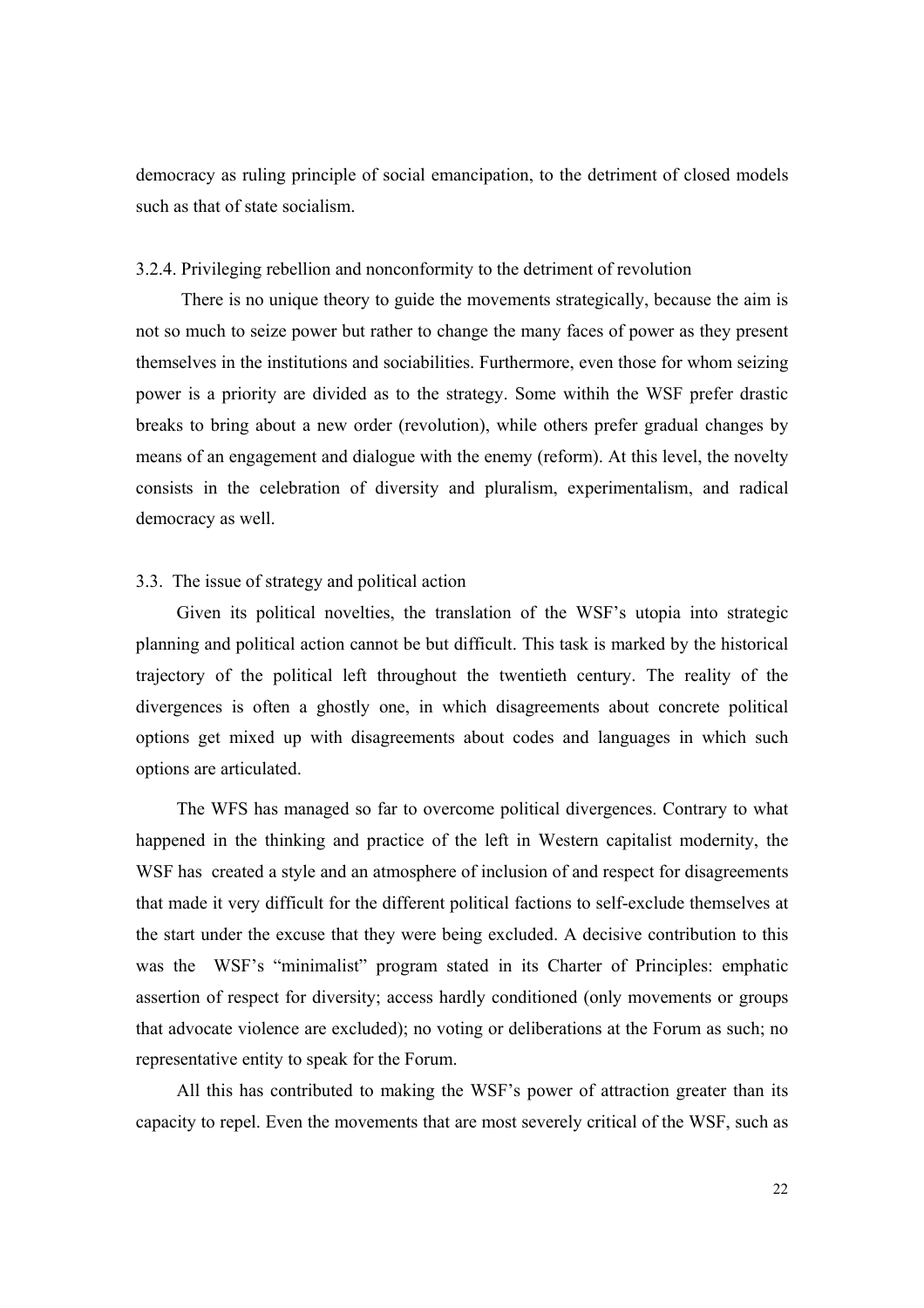the anarchists, have not been absent. There is definitely something new in the air, something that is chaotic, messy, ambiguous, and indefinite enough to deserve the benefit of the doubt or be susceptible to manipulation. Few would want to miss this train, particularly at a time in history when trains had ceased to ride. For all these reasons, the desire to highlight what the movements and organizations have in common has prevailed upon the desire to underscore what separates them. The manifestation of tensions or cleavages has been relatively tenuous and, above all, has not resulted in mutual exclusions. It remains to be seen for how long this will to convergence and this chaotic sharing of differences will last.

Neither the kinds of cleavages nor the way the movements relate to them are randomly distributed inside the WSF. On the contrary, they reflect a meta-cleavage between Western and non-Western political cultures. Up to a point, this meta-cleavage also exist between the North and the South. Thus, given the strong presence of movements and organizations of the North Atlantic and white Latin America, it is no wonder that the most salient cleavages reflect the political culture and historical trajectory of the left in this part of the world. This means, on the one hand, that many movements and organizations from Africa, Asia, the indigenous and black Americas, and the Europe of immigrants do not recognize themselves in these cleavages; on the other, that alternative cleavages that these movements and organizations might want to make explicit are perhaps being concealed or minimized by the prevailing ones.

Bearing this caveat in mind, let us examine briefly the main manifest cleavages. Taken together, they represent the horizon within which the possibilities and limitations of subaltern cosmopolitan legality unfold.

# 3.3.1. Reform or revolution

 This cleavage carries the weight of the tradition of the Western left. It is the cleavage between those who think that another world is possible through the gradual transformation of the unjust world in which we live --through legal reform and mechanisms of representative democracy-- and those who believe that the world we live in is fundamentally a capitalist one that will never tolerate reforms that put it in question, and that it must therefore be overthrown and replaced by a socialist world. This is also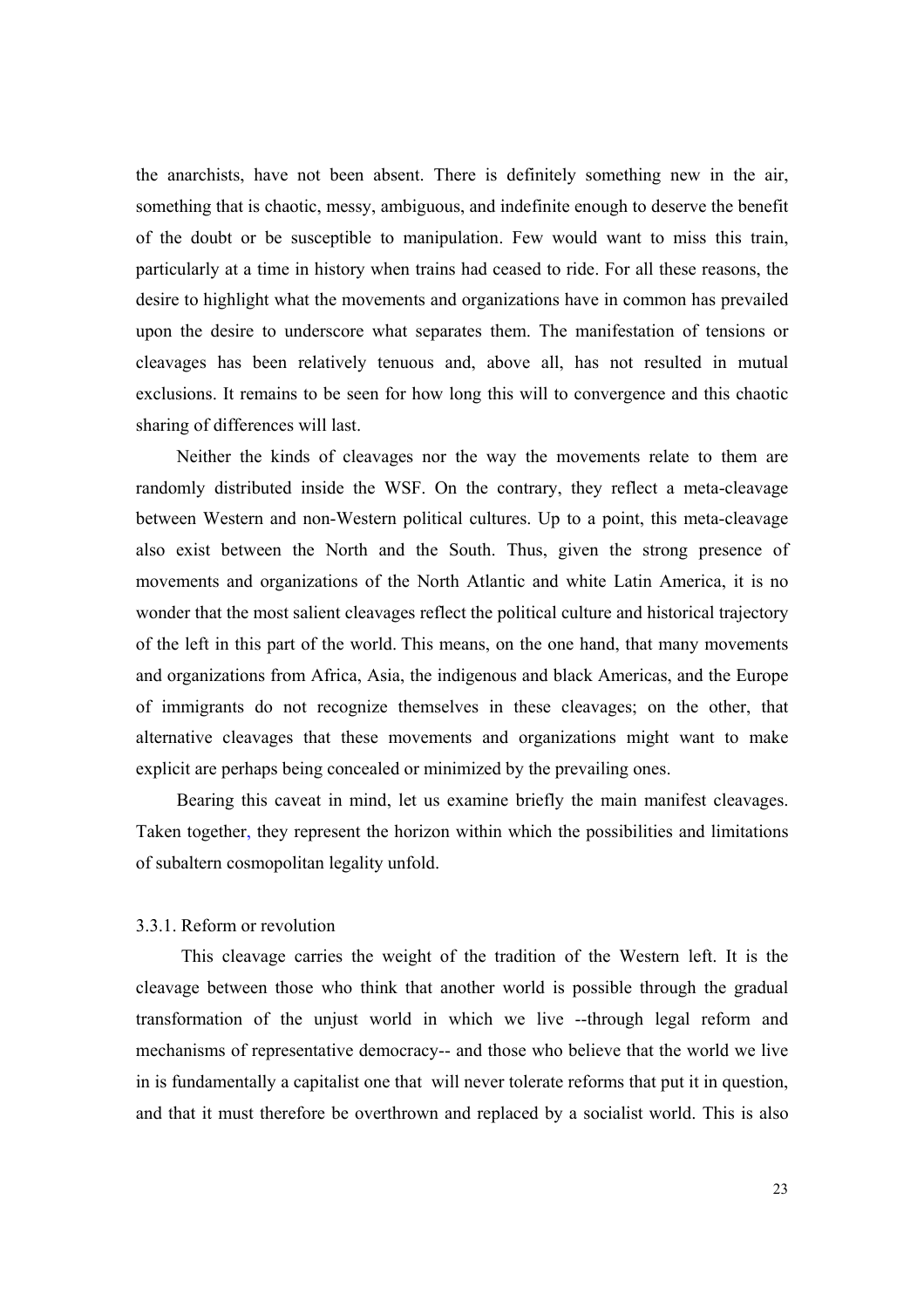regarded as a cleavage between moderates and radicals. Either field comprises a wide variety of positions. For instance, among revolutionaries, there is a clear cleavage between the old left aspiring to a variety of state socialism, the radically anti-Statist anarchists, and some newer left rather ambivalent about the role of the state in a socialist society. Although they amount to a very minor proportion of the WSF, the anarchists are among the fiercest critics of reformism, which they claim controls the WSF's leadership.

This cleavage reverberates, albeit not linearly, in strategic options and options for legal and political action. As to legal action, the reformists are more willing to include legal and judicial mobilization in their political struggles, provided that political mobilization defines the framework for legal mobilization and not the opposite, while the revolutionaries are highly suspicious of law, even of bottom-up informal law or international human rights. In their view, there is a deep (strategic but also ideological) fault line between political mobilization and legal mobilization that makes the articulation between the two virtually impossible. Legal action tends to individualize the conflicts, to prioritize legal professional knowledge, to take away from the movements the rhythm of the struggle, to inflate small reversible achievements into major irreversible victories –in sum, it tends to have a demobilizing effect. Concerning more specific political choices, one of the most salient is the strategic choice between reforming and engaging the institutions of neoliberal globalization (the WTO and the International Financial Institutions), and confronting them and fighting for their elimination or replacement.

What is new about the WSF as a political entity is that the majority of the movements and organizations that participate in it do not recognize themselves in these cleavages and refuse to take part in them. There is great resistance to rigidly assuming a stance and even greater to labeling it according to the classificatory orthodoxies of the past. The majority of movements and organizations have political experiences in which moments of confrontation alternate or combine with moments of dialogue and engagement, in which long range visions of social change cohabit with the tactical possibilities of the political and social conjuncture in which the struggles take place, in which radical denunciations of capitalism do not paralyze the energy for small changes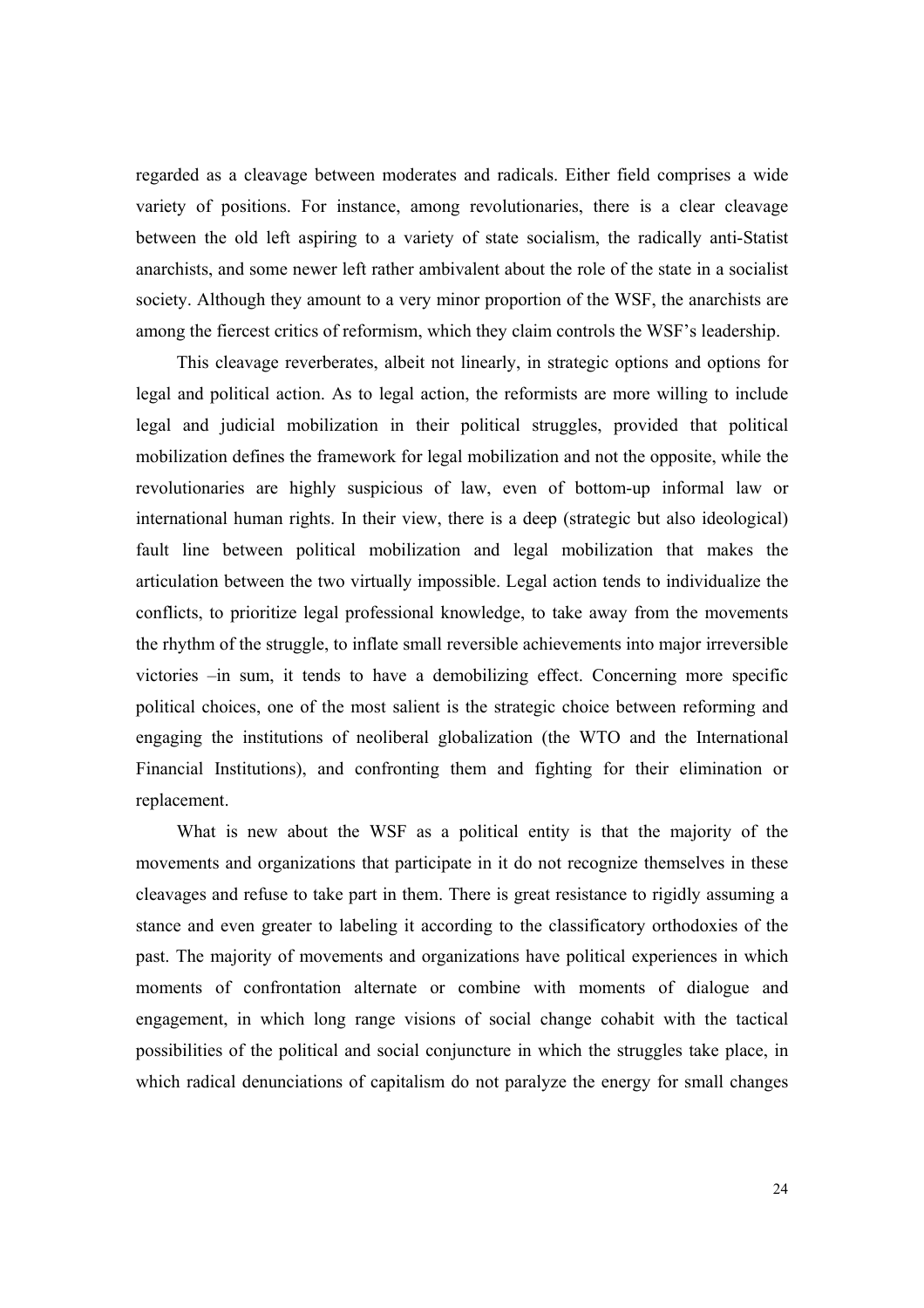when the big changes are not possible, in which resorting to courts is now considered useful and now detrimental.

Above all, for many movements and organizations, the cleavage reform/revolution is Western- or Northern-centric, and is more useful to understand the past of the left than its future. Indeed, many movements and organizations do not recognize themselves, for the same reasons, in the dichotomy between left and right.

Precisely because for many movements and organizations the priority is not to seize power but rather change the power relations in oppression's many faces, the political tasks, however radical, must be carried out here and now, in the society in which we live. Gramsci's (1971) concept of hegemony is useful to understand the movements' political actions. What is necessary is to create alternative, counter-hegemonic visions, capable of sustaining the daily practices and sociabilities of citizens and social groups. The work of the movements' leaderships is of course important, but it is not conceived of as the work of an enlightened vanguard that breaks the path for the masses, ever the victims of mystification and false consciousness. On the contrary, as Subcomandante Marcos has suggested, it behooves the leaderships to "walk with those who go more slowly." It is not a question of either revolution or reform. It is, for some, a question of rebellion and transgression; for others, a question of revolution in a non-Leninist sense, one about civilizational change occurring over a long period of time.

#### 3.3.2. Socialism or social emancipation

This cleavage is related to the previous one but there is no perfect overlap between the two. Regardless of the position taken vis-à-vis the previous cleavage, or the refusal to take position, the movements and organizations diverge as to the political definition of the other possible world. For some, socialism is still an adequate designation, however abundant and disparate the conceptions of socialism may be. For the majority, however, socialism carries in itself the idea of a closed model of a future society, and must, therefore, be rejected. They prefer other, less politically charged designations, suggesting openness and constant search for alternatives. For example, social emancipation as the aspiration to a society in which the different power relations are replaced by relations of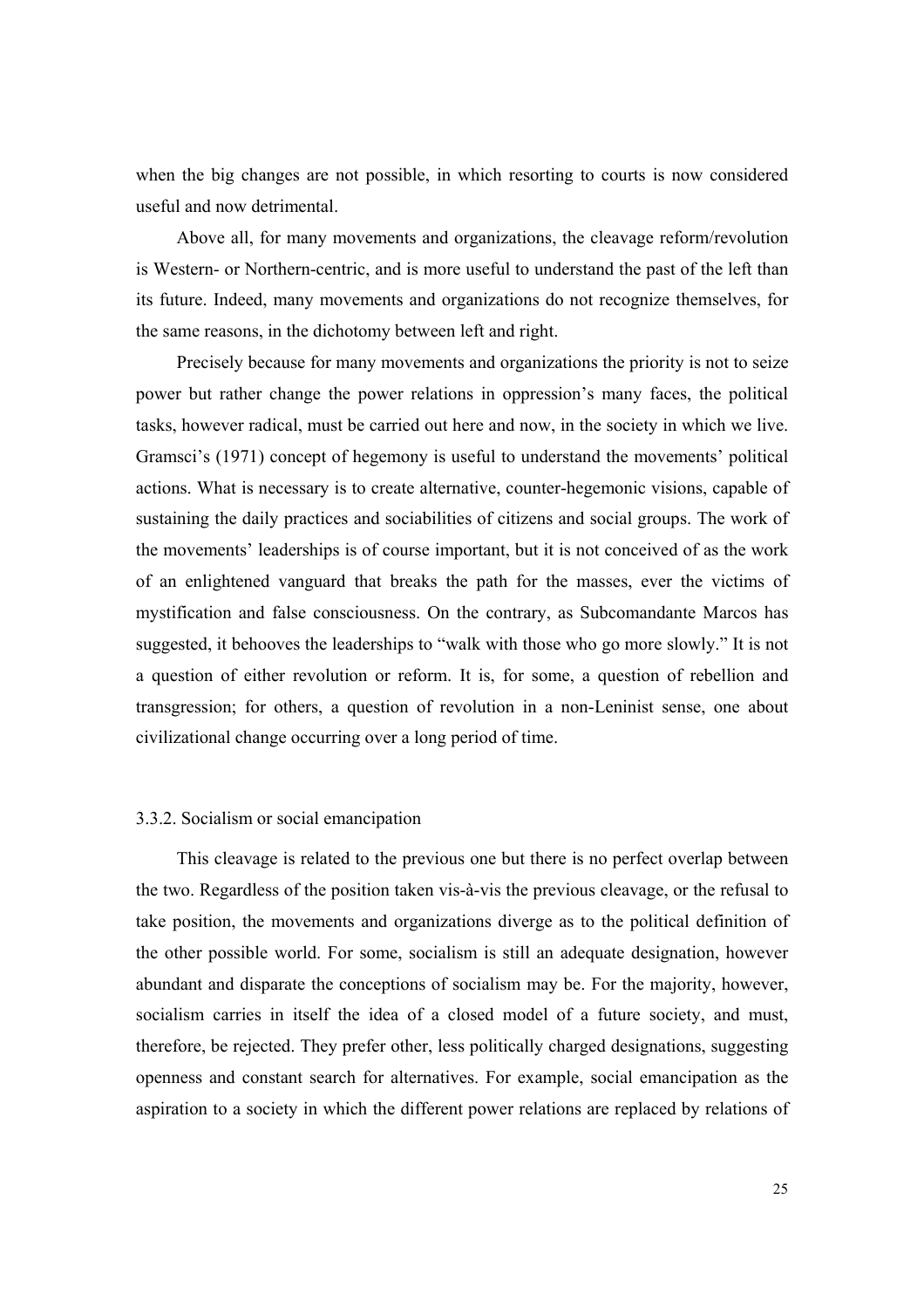shared authority. This is an inclusive designation focusing more on processes than on final stages of social change. Those framing their struggles in terms of social emancipation tend to have a more positive view of subaltern cosmopolitan legality based on the historical record of legal and judicial successful struggles that became known as landmarks of social emancipation.

But many movements of the South think that no general labels need be attached to the goals of the struggles. Labels run the risk of taking off from the practices that originated them, acquiring a life of their own, and giving rise to perverse results. As a matter of fact, according to some, the concept of socialism is Western-centric and Northern-centric, while the concept of emancipation is equally prey of the Western bias to create false universalisms. Hence many do not recognize themselves in either term of this dichotomy, and are wary of proposing an alternative one.

#### 3.3.3. The state as an enemy or as a potential ally

This is also a cleavage in which movements of the North recognize themselves more easily than movements of the South. On the one hand, there are those who think that the state --although an important arena of struggle in the past-- for the past 25 years has been transnationalized and turned into an agent of neoliberal globalization. Either the state has become irrelevant or is today what it has always been — the expression of capitalism's general interests. The privileged target of counter-hegemonic struggles must, therefore, be the state –or, at a minimum, such struggles must be fought with total autonomy vis-à-vis the state. On the other hand, there are those who think that the state is a social relation and, as such, it is contradictory and continues to be an important arena of struggle. Neoliberal globalization did not rob the state of its centrality, it rather reoriented it better to serve the interests of global capital. Deregulation is a social regulation like any other, hence a political field where one must act if there are conditions for acting.

The majority of the movements, even those that acknowledge the existence of a cleavage in this regard, refuse to take a rigid and principled position on this issue. Their experiences of struggle show that the state, while sometimes the enemy, can often be a precious ally in the struggle against transnational impositions. In these circumstances, the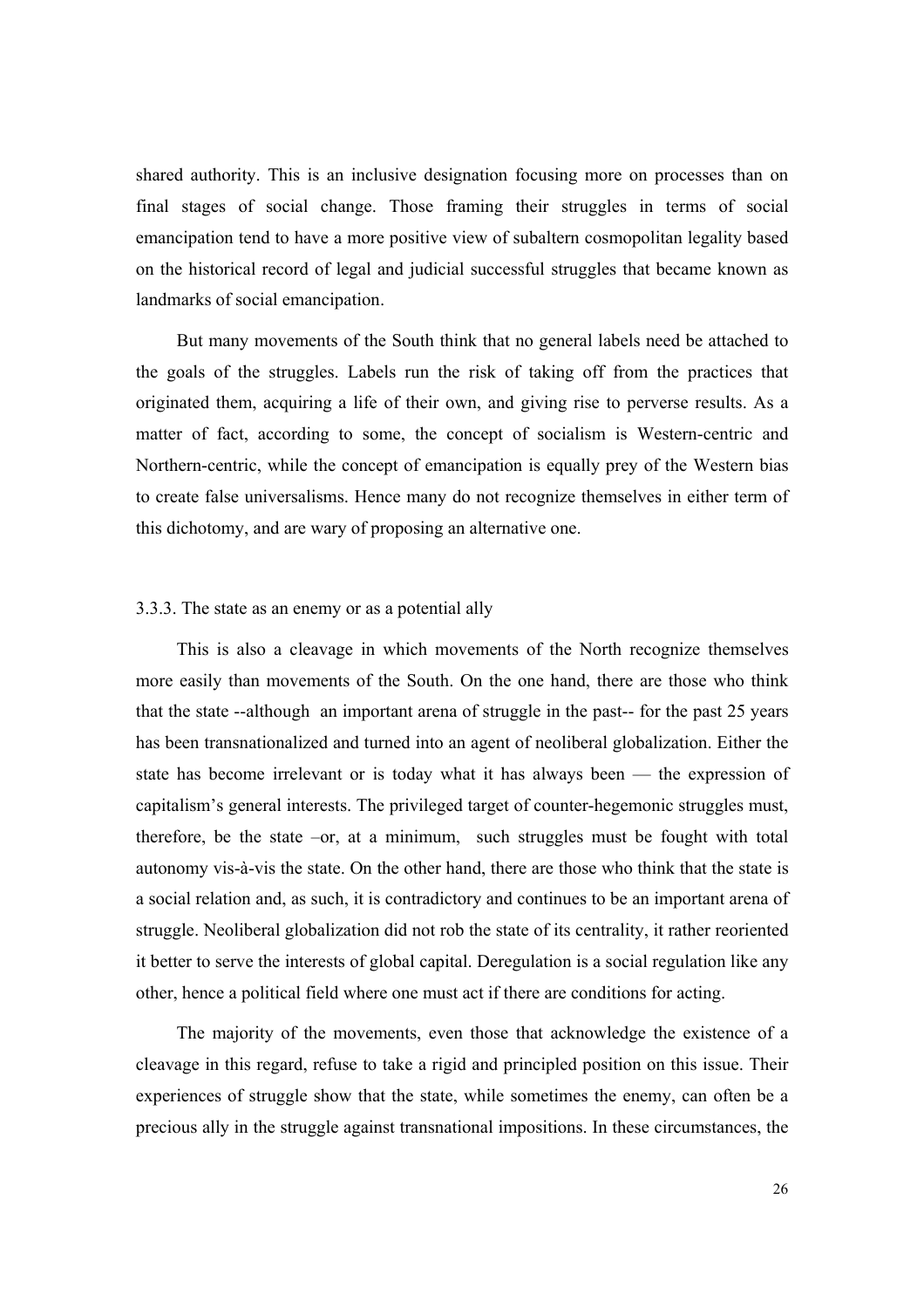privileged stance with the WSF is, again, pragmatism. If in some situations confrontation is in order, in others collaboration is rather advised. In others still a combination of both is appropriate. What is highlighted in the discussions on this issue within the WSF is that that, at every moment or in every struggle, the movement or organization in question be clear and transparent regarding the reasons for the adopted option, so as to safeguard the autonomy of the action.

Here also the cleavage prolongs itself in the ways in which legal mobilization can or cannot be part of counter-hegemonic struggles. The pragmatic position vis-à-vis the state tends to go together with a more positive view about the progressive potential of legal and judicial action. While never considering the state as an unconditional ally, this stance is open to the possibility that in specific cases the institutionalization of arrangements embodying the convergence of state action with counter-hegemonic movements can be beneficial for the latter.

## 3.3.4. National or global struggles

This is the most evenly distributed cleavage among the movements and organizations that comprise the WSF. On one side, there are the movements that, while participating in the WSF, believe that the latter is no more than a meeting point and a cultural event, since the struggles that are truly important for the welfare of marginalized populations are fought at the national level against the state or the dominant national civil society. For instance, according to a report on the WSF prepared by the Movement for National Democracy in the Philippines that privileges the national scale:

(…) the World Social Forum still floats somewhere above, seeing and trying yet really unable to address actual conditions of poverty and powerlessness brought about by Imperialist globalization in many countries. Unless it finds definite ways of translating or even transcending its "globalness" into more practical interventions that address these conditions, it just might remain a huge but empty forum that is more a cultural affair than anything else... national struggles against globalization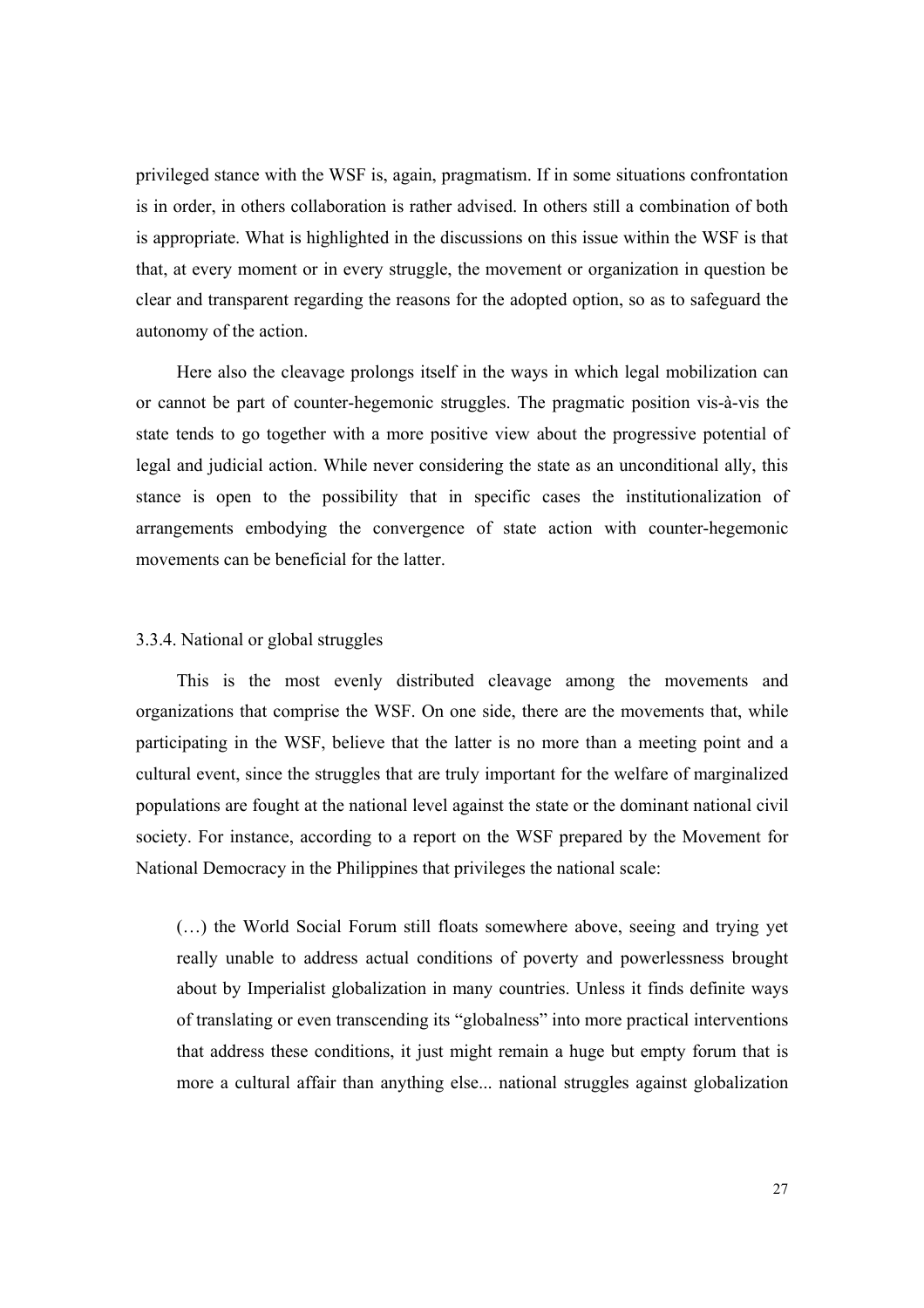are and should provide the anchor to any anti-globalization initiative at the international level (Gobrin-Morante 2002:19).

On the other side, there are the movements according to which the state is now transnationalized and thus is no longer the privileged center of political decision. This decentering of the state brought about as well the decentering of the civil society, which is subjected today to many processes of cultural and social globalization. Furthermore, in some situations, the object of the struggle (be it a decision of the WTO, a World Bank policy, or a TNC's decision to explore for oil in indigenous territory) is outside the national space and includes a plurality of countries simultaneously. This is why the scale of the struggle, from this viewpoint, must be increasingly global, a fact on which the WSF draws its relevance.

According to the large majority of the movements, this is again a cleavage that does not do justice to the concrete needs of concrete struggles. What is new about contemporary societies is that the scales of sociability –the local, the national and the global— are increasingly more interconnected. In the most remote village of the Amazon or India the effects of hegemonic globalization and the ways in which the national state engages with it are clearly felt. This applies also counter-hegemonic struggles. For movements participating in the WSF, although every political or social struggle privileges a particular scale, its success lies in the combination of different scales. The decision on which scale to privilege is a political one that is made on a case by case basis.

The impact of this cleavage on the politics of legality is shown in the relative weight given to international law, international human rights and transnational legal advocacy in framing political actions. Whenever the movements or NGOs regard legal mobilization as an integral part of political mobilization, they tend to resort to legal strategies at different scales. Such "transcalar" character is part and parcel of subaltern cosmopolitan legality - the type of legal mobilization that, by targeting the global in the local and the local in the global, advances counter-hegemonic globalization (Santos, 2002: 468).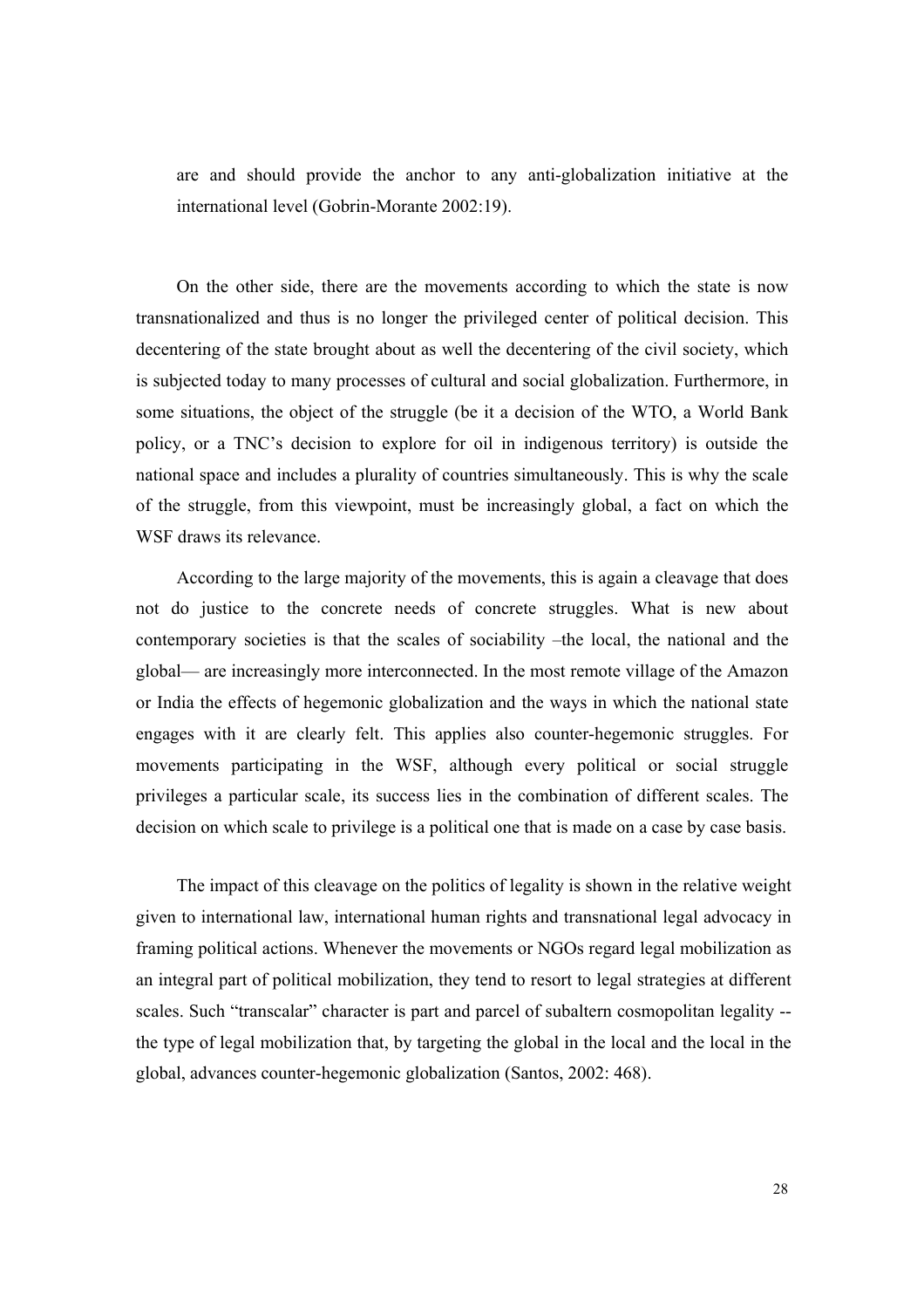#### 3.3.5. Direct or institutional action

This is the cleavage with the most direct impact on the politics of legality. It is clearly linked to the above-mentioned cleavages concerning reform/revolution and the role of the state. It is also a cleavage with a long tradition in the Western left. Those for whom this cleavage continues to have a great deal of importance are the same that slight the newness of neoliberal globalization in the historical process of capitalist domination.

On the one side, there are movements that believe that legal struggles, based on dialogue and engagement with state institutions or international agencies, are ineffectual because the political and legal system of the state and the institutions of capitalism are impervious to any legal or institutional measures capable of really improving the living conditions of the popular classes. Institutional struggles call for the intermediation of parties, and parties tend to put those struggles at the service of their party interests and constituencies. The success of an institutional struggle has, therefore, a very high price – the price of cooptation, denaturalization, and banalization. But even in the rare case in which an institutional struggle leads to legal measures that correspond to the movements' objectives, it is almost certain that the concrete application of such measures will end up being subjected to the legal-bureaucratic logic of the State, thereby frustrating the movements' expectations. This is why only direct action, mass protest, strikes will yield the success of the struggles. The popular classes have no weapon but external pressure on the system. If they venture into it, they are defeated from the start.

In contrast, the supporters of institutional struggles assume that the "system" is contradictory, a political and social relation where it is possible to fight and where failure is not the only possible outcome. In modernity, the state and specifically state law was the center of this system. In the course of the twentieth century the popular classes conquered important institutional and legal spaces, of which the welfare system is a good manifestation. The fact that the welfare system is now in crisis and the "opening" that it offered the popular classes is now being closed up, does not mean that the process is irreversible. Indeed, from this point of view, it may be reversed if the movements and organizations continue to struggle inside the institutions and the legal system.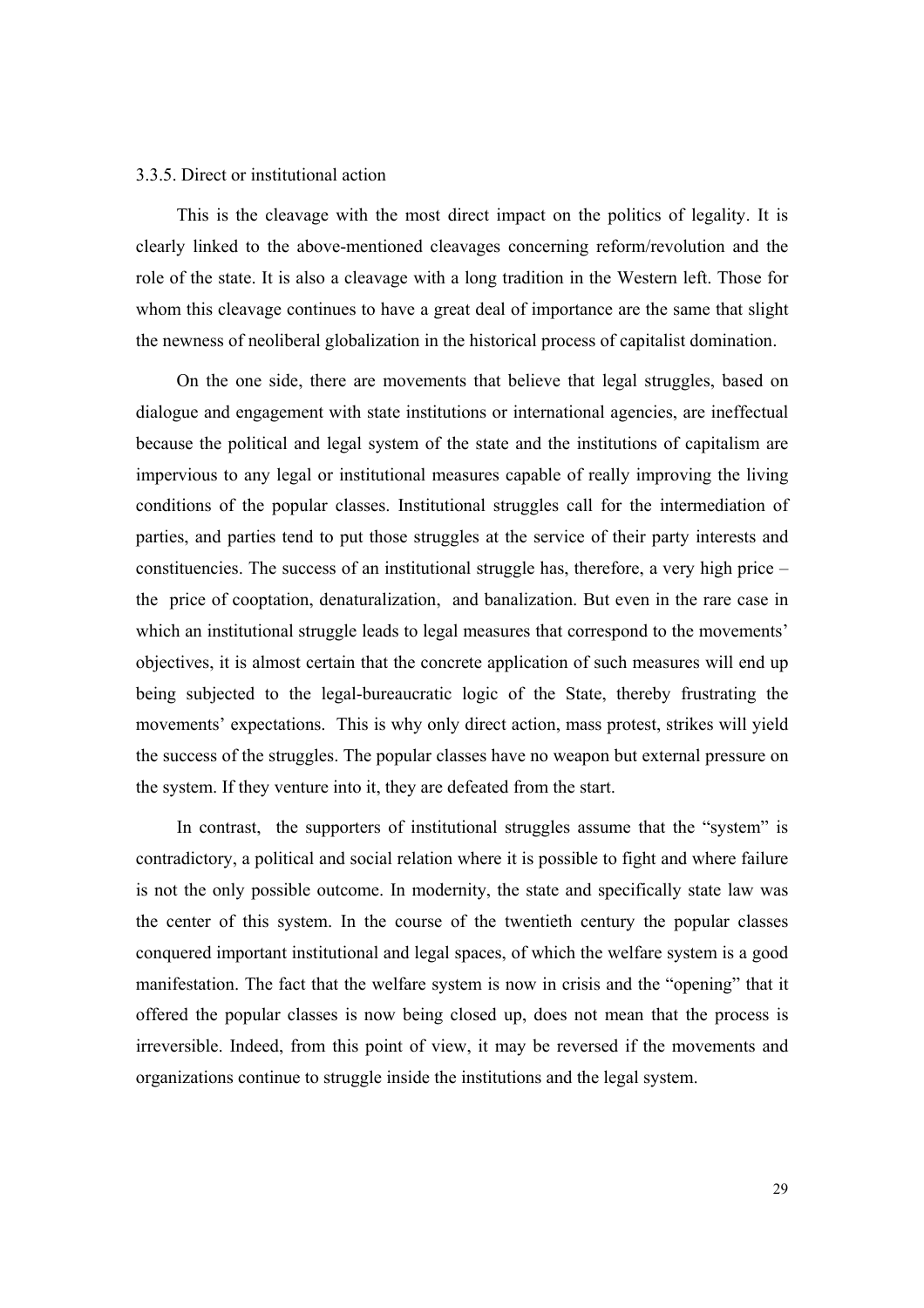In general, the stronger movements and organizations are those that more frequently privilege institutional struggles, whereas the less strong are those that more frequently privilege direct action. This cleavage is much more lively among movements and organizations of the North than of the South. The large majority of the movements, however, refuse to take sides in this cleavage. According to them, the concrete legal and political conditions must dictate the kind of struggle to be privileged. Conditions may actually recommend the sequential or simultaneous use of the two kinds of struggle. Historically, direct action was at the genesis of progressive institutional changes, and it was always necessary to combat the cooptation or even subversion of such changes through direct action.

In spite of the differences, all the movements and NGOs tend to agree that legal mobilization demands a double investment that most movements and NGOs cannot afford. One the one side, the choice of the most adequate legal forum oftentimes demands prohibitive legal and financial resources On the other, the kind of legal activism called for—in which high level of legal expertise must combine with a progressive political stance providing the stimulus to seek beyond conventional legal interpretation and adjudication—is rarely found. This explains why the stronger movements or NGOs, which often have a legal department of their own, tend to have a more positive view of legal, institutional action.

#### 3.3.6. The principle of equality or the principle of respect for difference

As noted above, one of the novelties of the WSF is the fact that the large majority of its movements and organizations believe that social emancipation must be grounded on two principles — the principle of equality and the principle of respect for difference. The struggle for either of them must be articulated with the other, for the fulfillment of either is condition of the fulfillment of the other. Nonetheless, there is a cleavage among the movements and even, sometimes, inside the same movement on whether priority should be given to one of these principles, and in that case to which one. Among those that answer the first question in the affirmative, the cleavage is between those that give priority to the principle of equality (for equality alone may create real opportunities for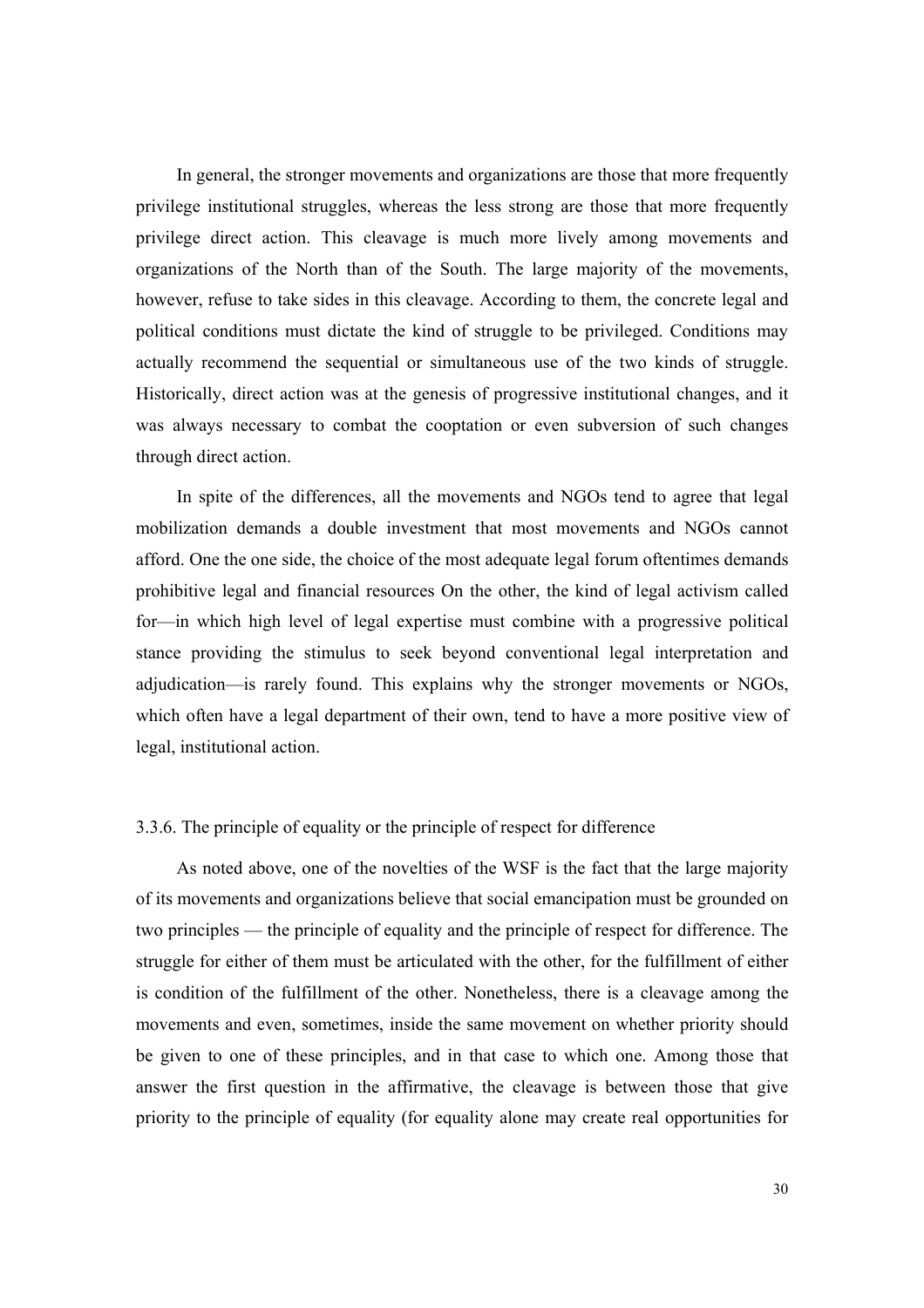the recognition of difference) and those that give priority to the principle of the recognition of difference, for without such recognition equality conceals the exclusions and marginalities on which it lies, thus becoming doubly oppressive (for what it conceals and for what it shows).

This cleavage occurs among and within movements. It cuts across, among others, the workers', the feminist, the indigenous, and the black movements. For instance, whereas the workers' movement has privileged the principle of equality to the detriment of the principle of the recognition of difference, the feminist movement has, in general, privileged the latter in detriment to the former. But the most widespread position –most forcefully advanced by the indigenous movement-- is that both principles have priority, and that no principle should be privileged in the abstract. According to this view, concrete political conditions will dictate to each movement which one of the principles is to be privileged in a given concrete struggle. Any struggle conceived under the aegis of one of these two principles must be organized so as to open space for the other principle.

In the feminist movement of the WSF, this position is now dominant. Virginia Vargas (s/d) puts this position in the following terms:

At the World Social Forum, feminists have begun (...) nourishing processes that integrate gender justice with economic justice, while recovering cultural subversion and subjectivity as a longer term strategy for transformation. This confronts two broad expressions of injustice: socio-economic injustice, rooted in societal political and economic structures, and cultural and symbolic injustice, rooted in societal patterns of representation, interpretation and communication. Both injustices affect women, along with many other racial, ethnic, sexual and geographical dimensions.

Vargas asks for new feminisms constituting a heterogeneous and expansive panorama, generating polycentric fields of action that spread over a range of civil society organizations and are not constrained to women's affairs, although women undoubtedly maintain them in many ways. And she concludes: "Our presence in the WSF, asking these very questions, is also an expression of this change."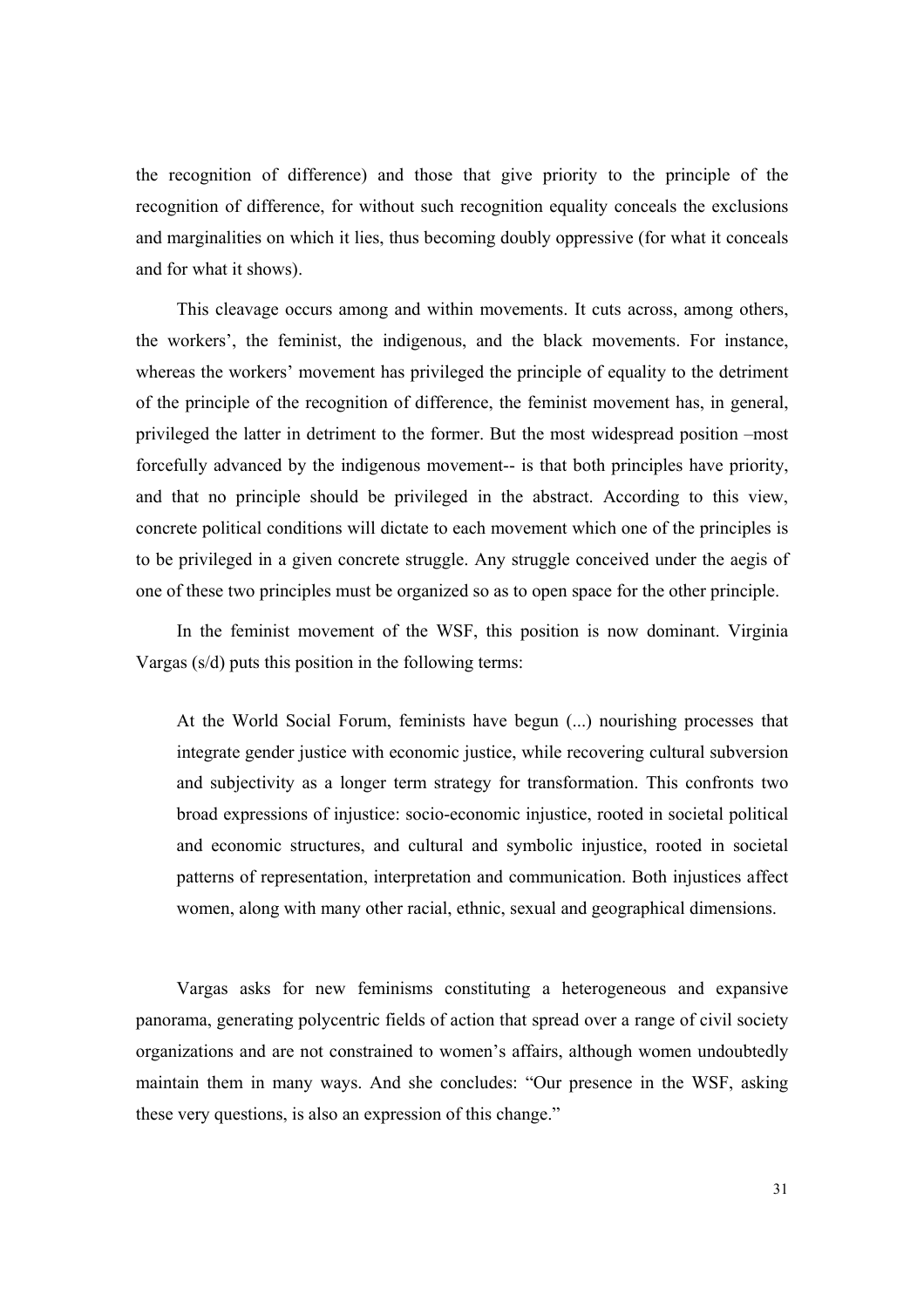The dynamic coexistence of the principle of equality and the principle of recognition of difference carries enormous weight in defining the position of the politics of legality in subaltern cosmopolitan struggles. The crisis of both demo-liberal and demosocialist reformism had its most direct impact on the principle of equality, which, indeed had provided the rationale for the progressive reformist struggles of the twentieth century (Santos 2002:441). The crisis did not affect the principle of recognition of difference in the same way and it can even be said that, simultaneously with the deepening of the crisis of the principle of equality, important victories were obtained as regards the social validation of the principle of recognition of difference, as shown most notably both by the feminist movements from the 1970s onwards and by the indigenous movements from the 1980s onwards. These victories injected a new credibility into the politics of legality both in the North and in the South, a credibility likely to spill over to other areas of political struggle.

#### 3.3.7. Trans-conflictuality

Many of the tensions and cleavages mentioned above are not specific to the WSF. They in fact belong to the historical legacy of the social forces that for the past 200 years have struggled against the *status quo* for a better society. The specificity of the WSF resides in the fact that all these cleavages coexist in its bosom without upsetting its aggregating power. To my mind, three factors contribute to this. First, the different cleavages are important in different ways for the different movements and organizations, and none of them is present in the practices or discourses of all the movements and organizations. Thus, all of them, at the same time that they tend towards factionalism, liberate potential for consensus. That is to say, all the movements and organizations have room for action and discourse in which to agree with all the other movements or organizations, whatever the cleavages among them. Second, there has so far been no tactical or strategic demand that would intensify the cleavages by radicalizing positions. On the contrary, cleavages have been fairly low intensity. For the movements and organizations in general, what unites has been more important than what divides. Third, even when cleavages are acknowledged, the different movements and organizations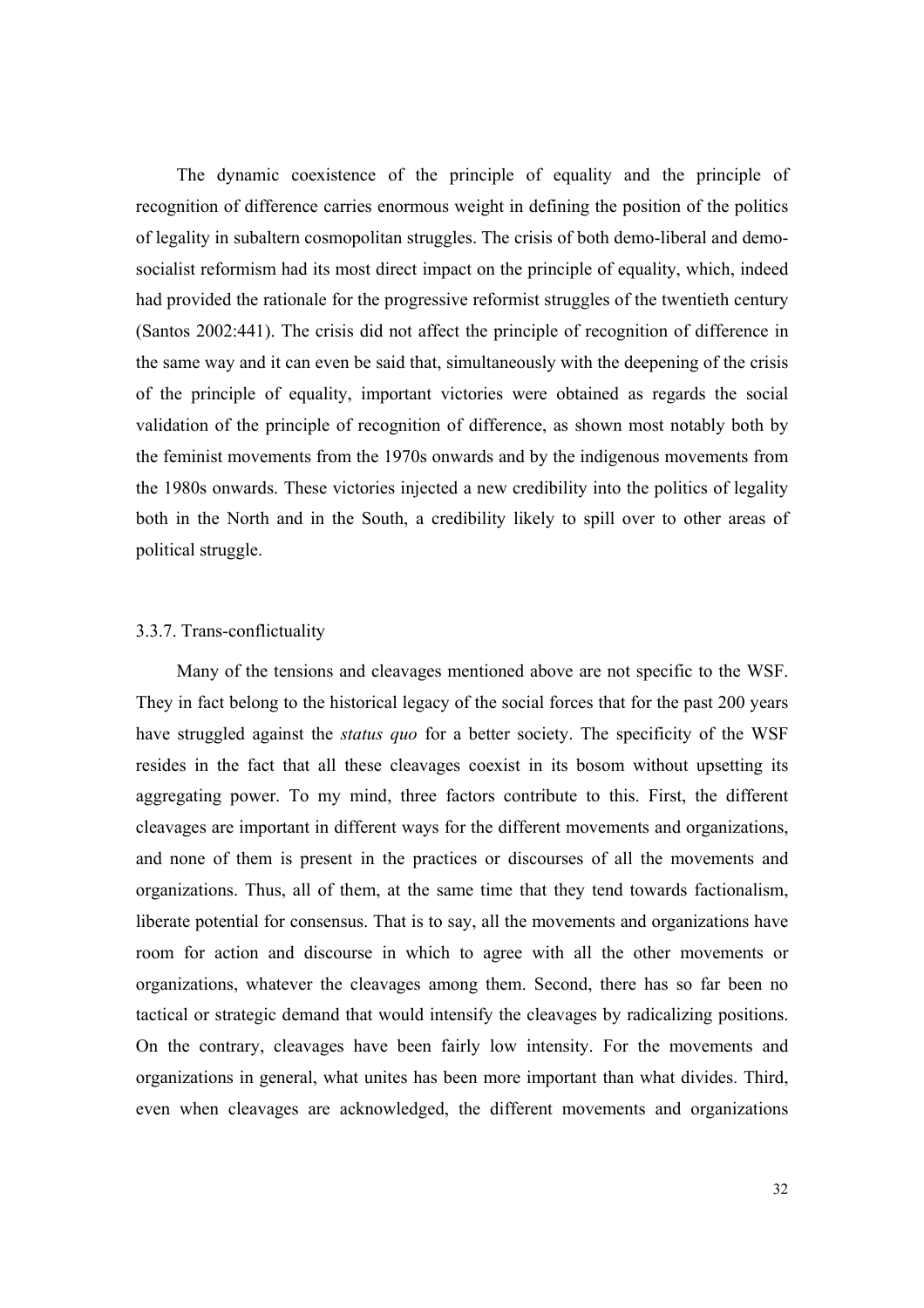distribute themselves amongst them in a nonlinear way. If a given movement opposes another in a given cleavage, it may well be on the same side in another cleavage. Thus, the different strategic alliances or common actions featured by each movement tend to have different partners. In this way are precluded the accumulation and strengthening of divergences that could result from the alignment of the movements in multiple cleavages. On the contrary, the cleavages end up neutralizing one another. In such transconflictuality, to my mind, lies the WSF's aggregating power.

# 4. The Politics of Legality in a Context of Conflicting Globalizations

I have described the WSF as a critical realist utopia. At this point it should be asked what kind of relation of law and politics (what I call politics of legality) is congruent with this utopia and what political strategies it has been giving rise to. Does it comprise a legal utopia? How does it compare to neoliberal governance, the privileged legal form of hegemonic globalization?

 I have argued elsewhere that the transformation, in the nineteenth century, of the modern idea of progress into the idea of infinite and ever expanding repetition of bourgeois society entrusted both modern science (and, specifically, the social sciences) and law with the task of discovering and guaranteeing the regularities of social life and social transformation that made possible "normal change" (Santos 2002:71-82). Law, in the meantime reduced to state law, was available both as an instrument to fulfill the imperatives of social regulation and as a pre-understanding of the scientific knowledge of society still to be developed.

This unlimited availability of the law of the state for social engineering was at the roots of its conversion into a utopia of its own – a legal utopia. This legal utopia was the engine behind normal change –the idea that, through a dialectics of amelioration and repetition, social change was a continuous process proceeding through gradual transformations sanctioned by the state law, itself changing continuously and gradually.

This pattern of normal change is based on the following presuppositions. First, no matter how diverse its application from state to state, the pattern of normal change is the transnational political logic of the interstate system. Second, the national steering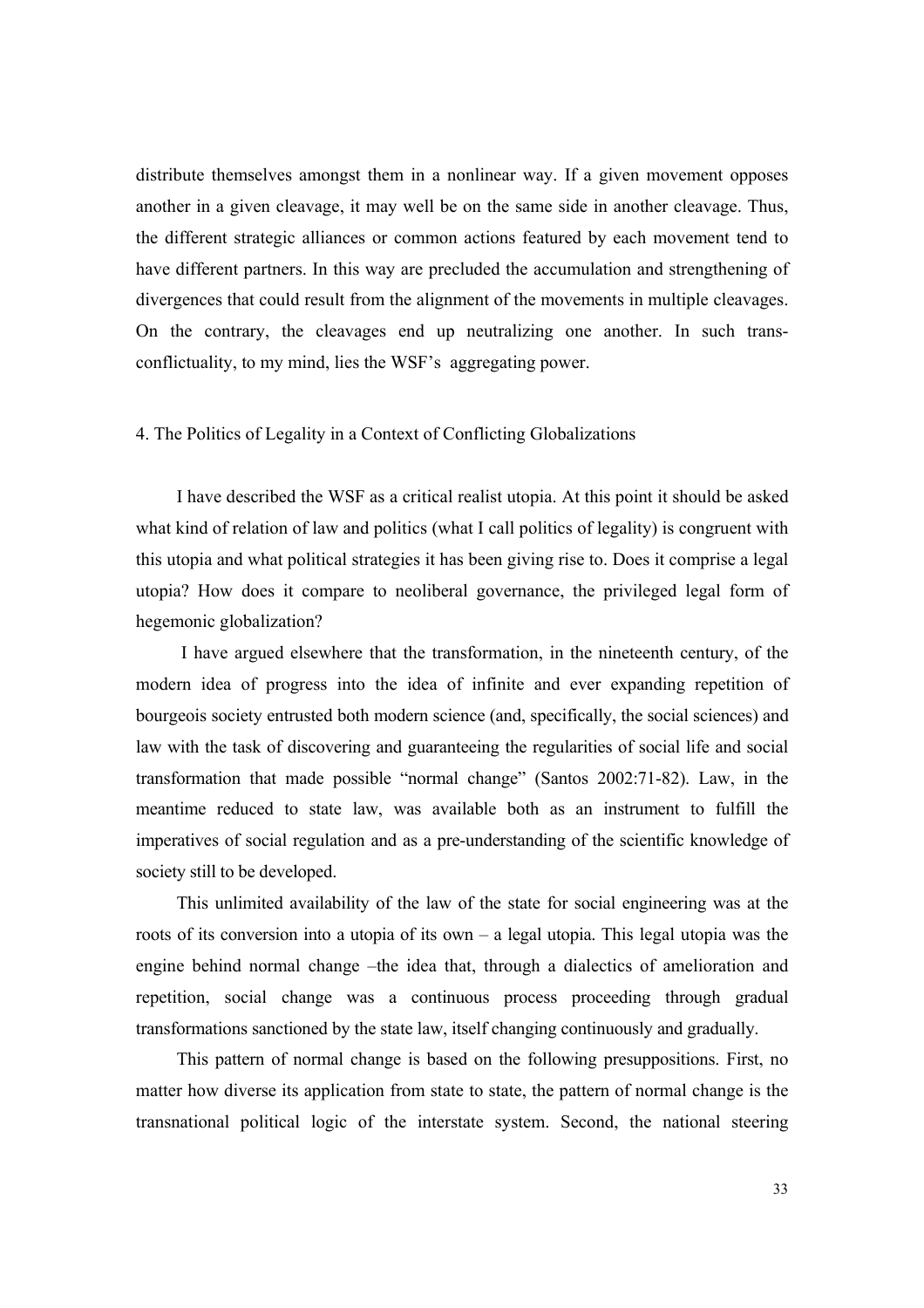mechanisms developed and deployed by the state are available and are efficacious throughout the national territory, whose boundaries are also guaranteed by the state. Third, the financial capacity of the state to implement all of its strategies depends above all on the sustainability of economic growth, and hence on the success of the accumulation strategies. Fourth, human aspirations and the well-being of the people can be fulfilled or guaranteed by mass-produced products and services designed according to a commodity form, even if not distributed by commodity markets. Fifth, the risks and dangers that the state is asked to protect its citizens from occur rarely, and are predominantly small-scale or medium-scale.

This legal utopia is undergoing a deep (final?) crisis that started in the early 1970s and continues today (Santos 2002:71-82, 447-58). It is in the shadow (if not in the ruins) of this legal utopia and its crisis that both neoliberal governance and subaltern cosmopolitan legality must be understood. They represent two contrasting interpretations of the conditions deriving from the crisis of modern legal utopia and, consequently, offer two contrasting prospective readings of our time. Neoliberal governance sees the crisis of the legal utopia not as a problem but as a solution. According to the governance matrix, modern legal utopia is part and parcel of a command-and-control bureaucratic rule, centered on the state and the judiciary, which, besides being authoritarian, rigid and nonparticipatory, is ridden by inefficiencies and haunted by the enactment/enforcement gap (Simon 2003). The above-mentioned features of governance are thus designed to offer the solution to the problems created by modern legal utopia, not by its crisis.

For subaltern cosmopolitan legality, modern legal utopia was a false solution to the very real problem of managing the tensions between democracy and capitalism. On one side, democratic struggles for inclusion in the social contract, which resulted in expanding rights, some measure of social redistribution and the growth of non-mercantile interactions among citizens made possible by the welfare state. On the other side, profitdriven capitalism viewing social redistribution as a form of expropriation. The modern legal utopia never managed to solve the contradiction between redistributive democracy and capitalism, but kept it within manageable boundaries, thus laying the foundation for the consensus politics that ruled the core countries from the second post-war period to the end of the 1960s. The crisis of the legal utopia has worsened the problem of social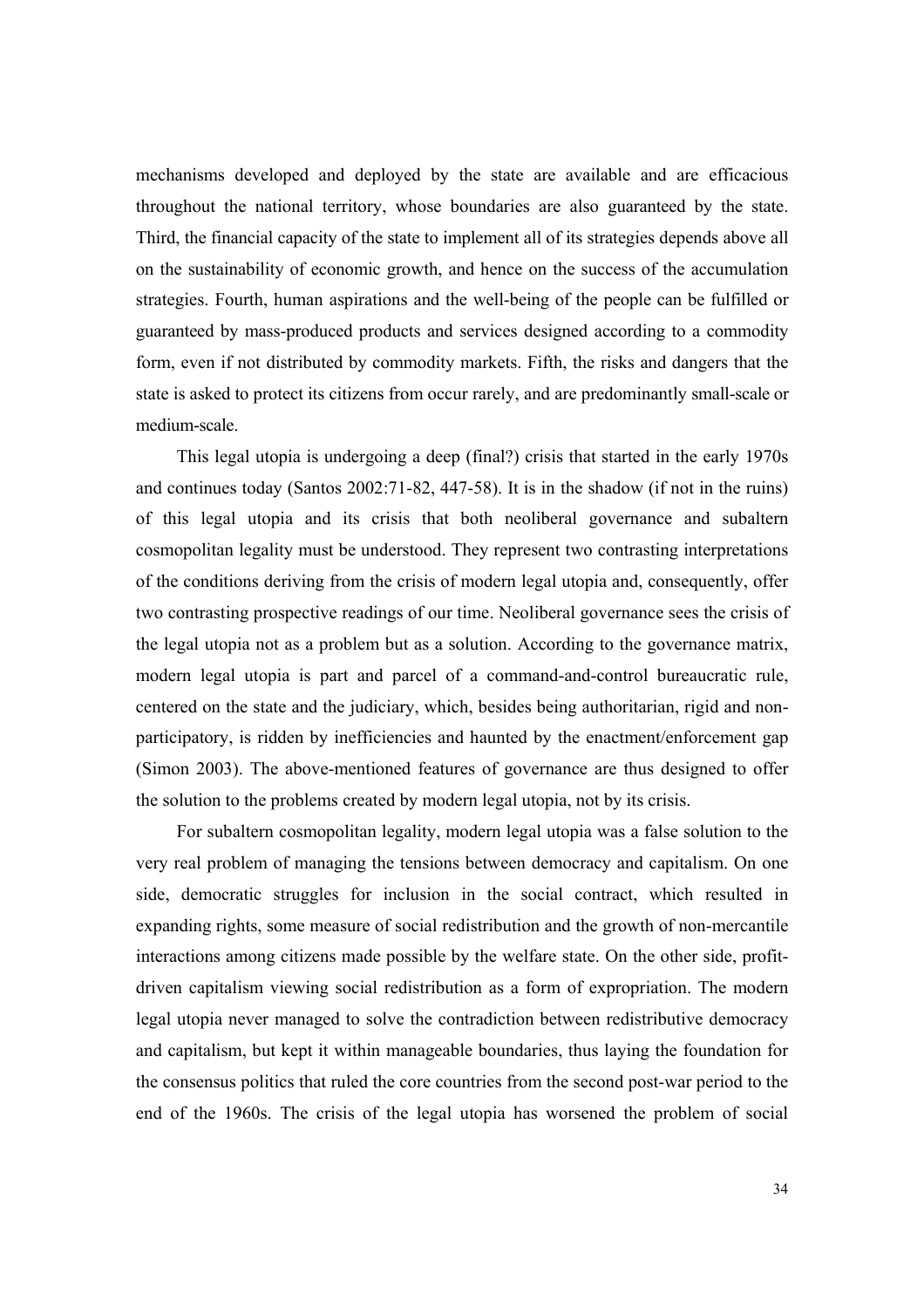distribution. Paradoxically, it has done so in such a way that the contradictions between democracy and capitalism seem to have vanished. Deprived of its redistributive potential, democracy is today globally promoted by the same agencies that promote capitalism around the world. The tension has dissolved in complementarity.

This, however, is only part of the story. The other part is a deep disjuncture between political regime and social regime, which I have described as the rise of social fascism (Santos 2002:453). It is a new socio-political constellation characterized by the confinement of democracy to an ever more narrowly defined political field that coexists (rather than interferes) with forms of sociability, in which the more powerful non-state actors assume veto power over the life and well-being of less powerful or powerless ones. It is a highly unstable political constellation, reproduced in the core countries by a hitherto efficacious transformation of consensus politics into resignation politics, and in the peripheral countries by the imposition of structural adjustment policies often coupled with the collaboration of corrupt local elites. Social fascism on a global scale is the problem that subaltern cosmopolitan legality sees itself confronted with. There is no point in trying to revive the modern legal utopia nor in inventing a new legal utopia. The solution lies in a critical realist utopia whose pragmatic unfolding may involve legal mobilization as part of broader political mobilization.

In order to be successfully mobilized in a counter-hegemonic context, law must undergo a deep process of revision. At stake is, first of all, the inquiry into the possibility of the counter-hegemonic use of a hegemonic tool such as law. Secondly, the inquiry is into non-hegemonic traditions of law and legality and the possibility of its mobilization in counter-hegemonic struggles. As I argued at the outset, this unthinking of law involves an expansion of the conception of the politics of legality. The legal struggles conducted by the movements and NGOs combined in the WSF bear witness to the need for such an expansion. I emphasized the internal diversity of the WSF by focusing on the main cleavages among the movements, which should suffice to caution us against the idea that a new paradigm is emerging. What can be said is that in spite of all differences they share the quest for the fourfold expansion of the politics of legality mentioned in the introductory section.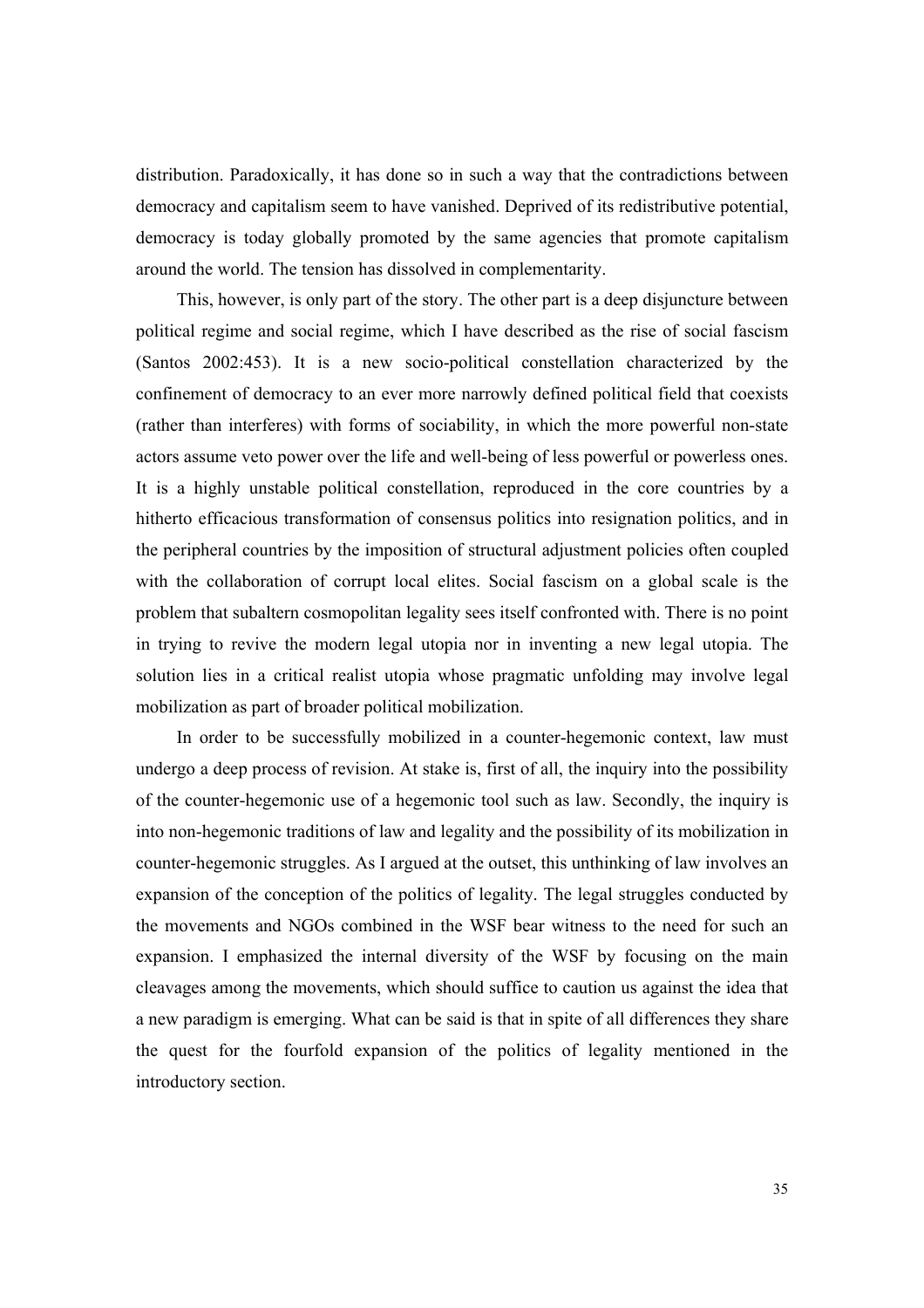First, subaltern cosmopolitan legality is never formulated as a legal strategy but rather as a political strategy that comprises legal components. Moreover the struggles do not focus exclusively on the principle of equality (social redistribution), as was the case of modern legal utopia, but rather on a complex and dynamic balance between the principle of equality and the principle of recognition of difference.

 Second, whenever law is resorted to, it is not necessarily the nation-state law; it may be the local unofficial law, as well as international or transnational law. Herein lies the transcalar nature of legal mobilization. The difference of subaltern cosmopolitan legality vis-à-vis modern legal utopia is evident as the latter focused exclusively on official state law.

Third, legal knowledges susceptible of being mobilized in subaltern cosmopolitan legal struggles are very diverse. Only rarely do the struggles rely exclusively on statecertified professional legal knowledge. Indigenous people, urban squatter settlers, overexploited workers in sweatshops, landless peasants and peasants trying to secure traditional land tenure against market-led tenure regimes, discriminated women, minorities, religious groups and lower castes, migrants, workers in the informal economy, environmentalists and peace activists – all of them act under the assumption that law is a strange substance made of different ingredients and in different doses to be carried in different vessels and used (or discarded) in different ways along the road toward a more just society.

Fourth, the priority of political mobilization over legal mobilization and the diversity of political tools resorted to are congruent with a conception of social struggle whose time frame much more complex than the one that presided over legal mobilization under the aegis of modern legal utopia. One the one hand, the social groups involved in counter-hegemonic struggles refuse to be seen as residual, inferior, ignorant, unproductive, or local. On the other, they refuse to forget the long duration of capitalism and colonialism as a factor explaining both their grievances and their resistance.

In sum, the WSF's utopia is in the antipodes of the legal utopia that is at the core of modern capitalist societies. But, aware of the danger of throwing out the baby with the bath water, counter-hegemonic globalization struggles cannot afford not to use any nonviolent means available to them against capitalist modernity, including those invented by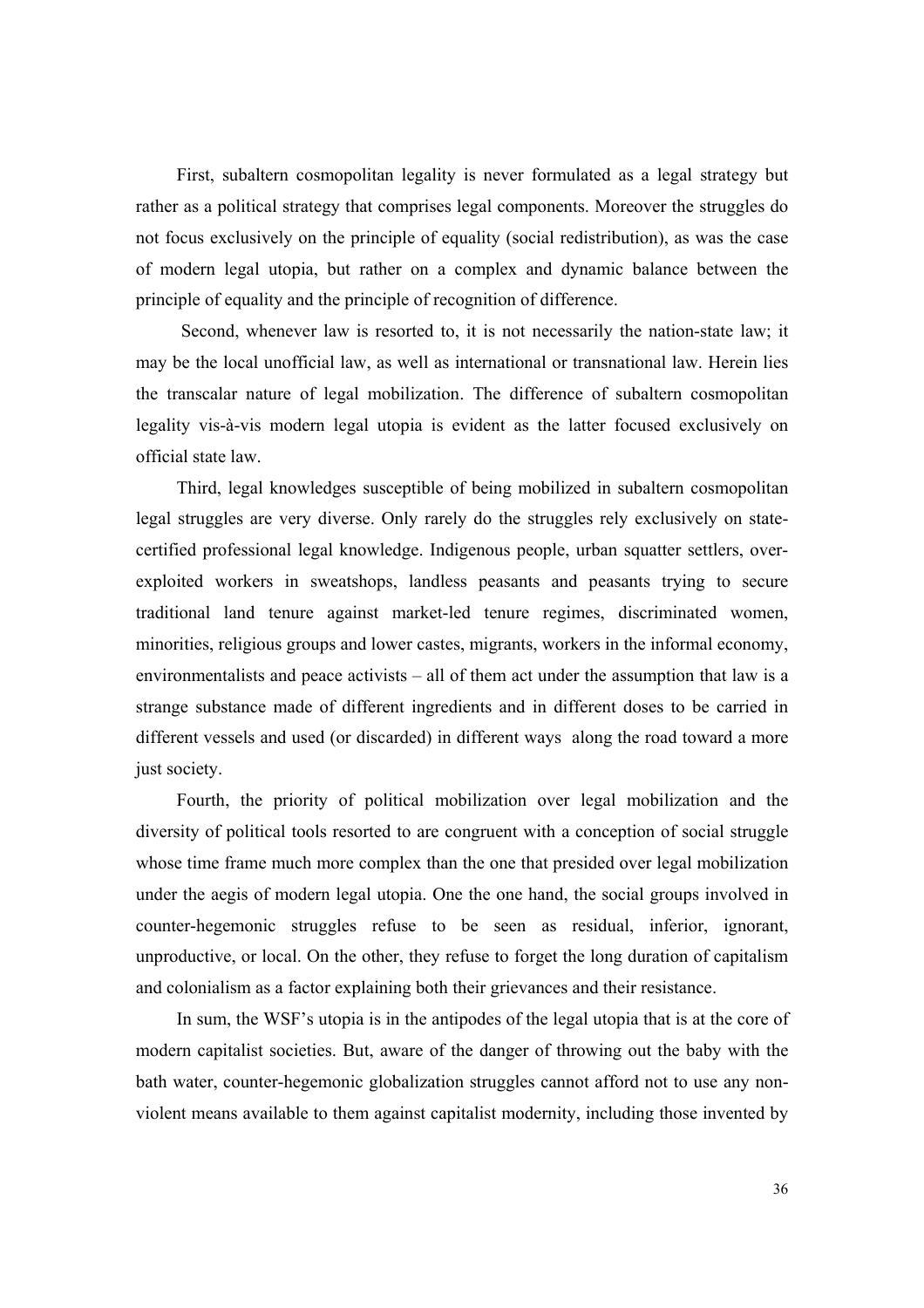capitalist modernity to betray its promises of freedom, equality and non discrimination. Herein lies a transmodern conception of law.

#### References

- Angelis, Massimo de. 2003. "Neoliberal Governance, Reproduction and Accumulation." *The Commoner* 7: 1-27.
- Arendt, Hannah (1968 [1951]). *The Origins of Totalitarism*. New York: Harcourt Brace Jovanovich.
- Boyer, Robert. 1986. *Capitalismes fin de siècle*. Paris: Maspero.
- Boyer, Robert; Drache, Daniel (Eds.) .1996. *States Against Markets: the Limits of Globalization*. New York: Routledge.
- Castells, Manuel. 1996. *The Rise of the Network Society*. Cambridge: Blackwell.
- Crozier, Miche, Samuel Huntington and Joji Watanuki. 1975. *The Crisis of Democracy: Report on the governability of democracies to the Trilateral Commission*. New York: New York University Press.
- Escobar, Arturo. 2003. *Other Worlds Are (already) Possible: Cyber-Internationalism and Post-Capitalist Cultures*. Paper presented at the Cyberspace Panel, Life After Capitalism Programme, 3rd World Social Forum, Porto Alegre, January 23-28.
- Gobrin-Morante, C. (2002), "The World Social Forum Fights Imperialist Globalization", L. Nisula and K. Sehm-Patomäki (eds.) *We, the Peoples of the World Social Forum*. Network Institute for Global Democratization. Discussion Paper 2/2002, 19-21.
- Habermas, Jurgen. 1982. *Theorie des Kommunikativen Handelns*. Frankfurt: Suhrkamp.

Held, David. 1987. *Models of Democracy*. Cambridge: Polity.

Hinkelammert, Franz .2002. *Crítica de la razón utópica*. Bilbau: Desclée de Brouwer.

- Jessop, Bob. 1998. "The Rise of Governance and the Risks of Failure: The Case of Economic Development." *International Science Journal* 155: 29-45.
- Kuhn, Thomas. 1970. *The Structure of Scientific Revolutions*. Chicago:University of Chicago Press